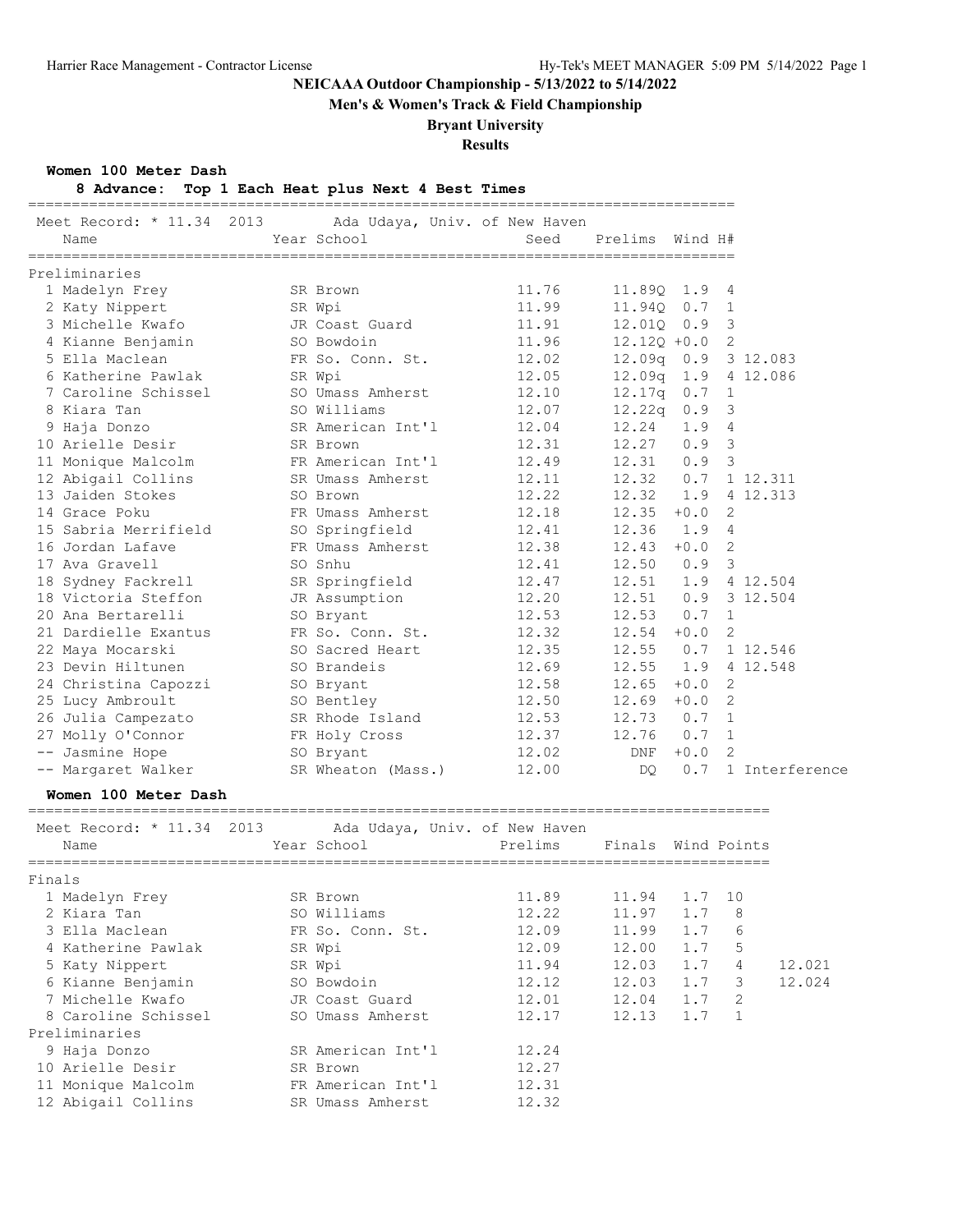## **Men's & Women's Track & Field Championship**

## **Bryant University**

## **Results**

#### **....Women 100 Meter Dash**

| 13 Jaiden Stokes     | SO Brown           | 12.32 |
|----------------------|--------------------|-------|
| 14 Grace Poku        | FR Umass Amherst   | 12.35 |
| 15 Sabria Merrifield | SO Springfield     | 12.36 |
| 16 Jordan Lafave     | FR Umass Amherst   | 12.43 |
| 17 Ava Gravell       | SO Snhu            | 12.50 |
| 18 Sydney Fackrell   | SR Springfield     | 12.51 |
| 18 Victoria Steffon  | JR Assumption      | 12.51 |
| 20 Ana Bertarelli    | SO Bryant          | 12.53 |
| 21 Dardielle Exantus | FR So. Conn. St.   | 12.54 |
| 22 Maya Mocarski     | SO Sacred Heart    | 12.55 |
| 23 Devin Hiltunen    | SO Brandeis        | 12.55 |
| 24 Christina Capozzi | SO Bryant          | 12.65 |
| 25 Lucy Ambroult     | SO Bentley         | 12.69 |
| 26 Julia Campezato   | SR Rhode Island    | 12.73 |
| 27 Molly O'Connor    | FR Holy Cross      | 12.76 |
| -- Jasmine Hope      | SO Bryant          | DNF   |
| -- Margaret Walker   | SR Wheaton (Mass.) | DQ.   |

#### **Women 200 Meter Dash**

### **8 Advance: Top 1 Each Heat plus Next 4 Best Times**

================================================================================= Meet Record: \* 23.48 2014 Ada Udaya, Univ. of New Haven

|    | Name                 | Year School            | Seed  | Prelims            | Wind H# |                |          |
|----|----------------------|------------------------|-------|--------------------|---------|----------------|----------|
|    | 1 Madelyn Frey       | SR Brown               | 23.88 | 24.510             | 0.5     | 4              |          |
|    | 2 Arielle Desir      | SR Brown               | 24.51 | 24.600             | 0.9     | $\mathbf{1}$   |          |
|    | 3 Malissa Lindsey    | JR Connecticut College | 24.14 | 24.820 0.4         |         | 3              |          |
|    | 4 Trinity Hayes      | JR Ric                 | 24.90 | 25.200             | 0.6     |                | 2 25.198 |
|    | 5 Sydney Fackrell    | SR Springfield         | 25.37 | 25.20q             | 0.9     |                | 1 25.194 |
|    | 6 Ella Maclean       | FR So. Conn. St.       | 25.01 | 25.23q             | 0.5     | 4              |          |
|    | 7 Monique Malcolm    | FR American Int'l      | 25.25 | 25.26 <sub>q</sub> | 0.6     | 2              |          |
|    | 8 Grace Poku         | FR Umass Amherst       | 25.37 | 25.35q             | 0.9     | $\mathbf{1}$   |          |
|    | 9 Grace Devanny      | JR Wesleyan            | 24.41 | 25.36              | 0.6     | 2              |          |
|    | 10 Begotty Laroche   | JR So. Conn. St.       | 25.10 | 25.39              | 0.6     | 2              |          |
|    | 11 Haja Donzo        | SR American Int'l      | 25.26 | 25.40              | 0.5     | 4              |          |
|    | 12 Caroline Schissel | SO Umass Amherst       | 25.25 | 25.44              | 0.4     | 3              |          |
|    | 13 Abigail Collins   | SR Umass Amherst       | 25.67 | 25.47              | 0.6     | 2              |          |
|    | 14 Schyler Wyse      | SO Wheaton (Mass.)     | 25.16 | 25.59              | 0.9     | $\mathbf{1}$   |          |
|    | 15 Alexandra Case    | SR Wheaton (Mass.)     | 25.27 | 25.61              | 0.5     |                | 4 25.605 |
|    | 16 Jaiden Stokes     | SO Brown               | 25.30 | 25.61              | 0.4     |                | 3 25.607 |
| 17 | Magnalen Camara      | SO Central Connecticut | 25.35 | 25.62              | 0.6     | 2              |          |
|    | 18 Ana Bertarelli    | SO Bryant              | 25.41 | 25.63              | 0.6     | 2              |          |
|    | 19 Gabby Rausa       | FR Vermont             | 25.45 | 25.67              | 0.4     | 3              |          |
|    | 20 Elizabeth Hoenes  | SO Umass Amherst       | 25.69 | 25.72              | 0.5     | $\overline{4}$ |          |
|    | 21 Nicole Xiarhos    | JR Bryant              | 25.66 | 25.73              | 0.9     |                | 1 25.726 |
|    | 22 Brianna Harris    | SR Hartford            | 25.62 | 25.73              | 0.6     |                | 2 25.728 |
|    | 23 Ava Gravell       | SO Snhu                | 25.65 | 25.73              | 0.9     |                | 1 25.729 |
|    | 24 Sydney Federico   | FR Rhode Island        | 25.50 | 25.82              | 0.5     | 4              |          |
|    | 25 Lottie Franck     | JR Colby               | 25.15 | 25.92              | 0.9     | $\mathbf{1}$   |          |
|    | 26 Molly O'Connor    | FR Holy Cross          | 24.91 | 26.04              | 0.4     | 3              |          |
|    | 27 Christina Capozzi | SO Bryant              | 25.68 | 26.08              | 0.4     | 3              |          |
|    | 28 Madison Ashley    | JR Bridgewater St.     | 25.54 | 26.24              | 0.5     | 4              |          |
|    | 29 Prithika Satish   | SO Sacred Heart        | 25.59 | 26.26              | 0.4     | 3              |          |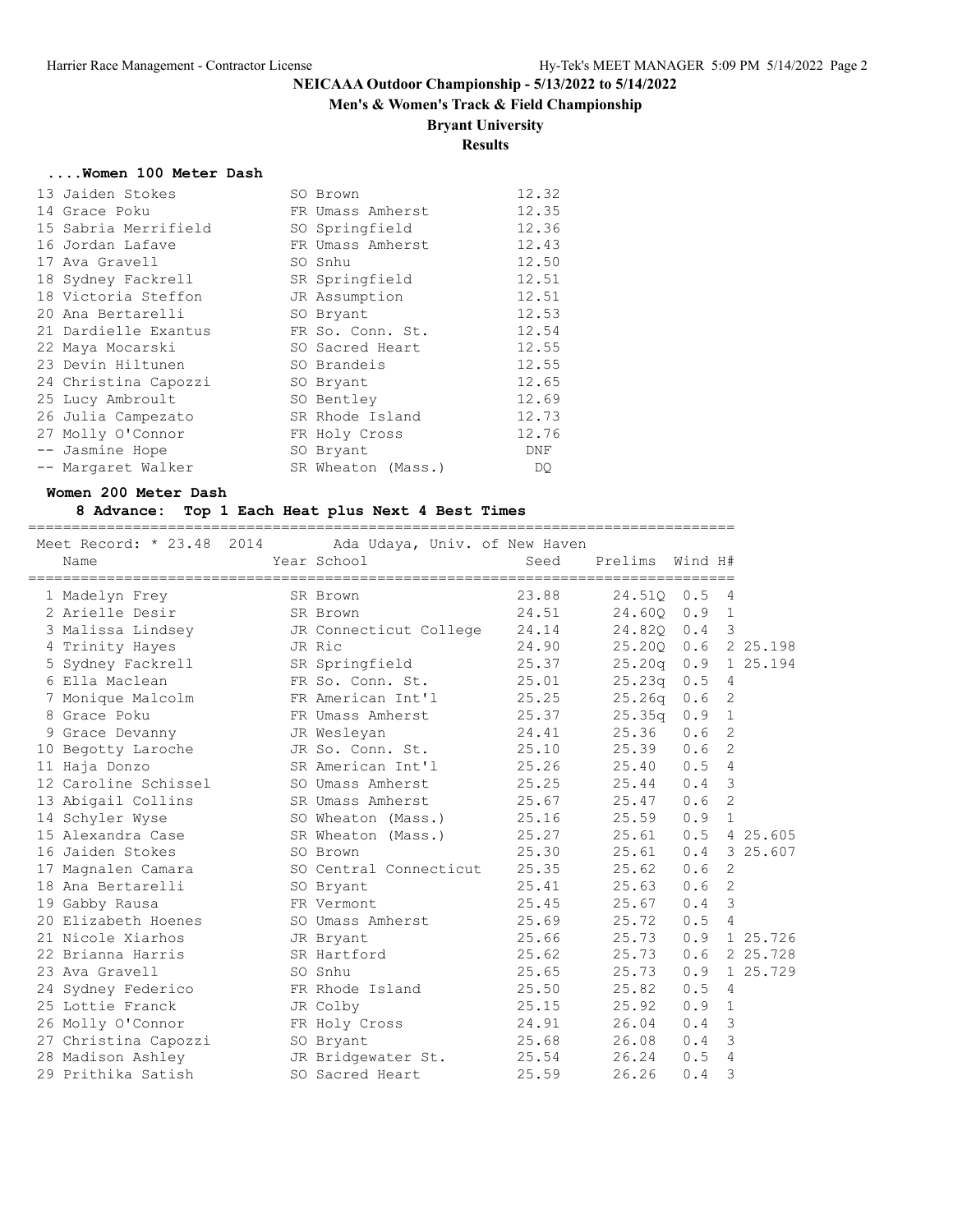**Men's & Women's Track & Field Championship**

## **Bryant University**

# **Results**

### **Women 200 Meter Dash**

|                                    |           | =============                           | ==================== |                    |     |                |
|------------------------------------|-----------|-----------------------------------------|----------------------|--------------------|-----|----------------|
| Meet Record: * 23.48 2014          |           | Ada Udaya, Univ. of New Haven           |                      |                    |     |                |
| Name                               |           | Year School                             | Prelims              | Finals Wind Points |     |                |
| Finals                             |           |                                         |                      |                    |     |                |
| 1 Madelyn Frey                     |           | SR Brown                                | 24.51                | 23.99              | 1.7 | 10             |
| 2 Malissa Lindsey                  |           | JR Connecticut College                  | 24.82                | 24.16              | 1.7 | 8              |
| 3 Arielle Desir                    |           | SR Brown                                | 24.60                | 24.36              | 1.7 | 6              |
| 4 Monique Malcolm                  |           | FR American Int'l                       | 25.26                | 24.63              | 1.7 | 5              |
| 5 Sydney Fackrell                  |           | SR Springfield                          | 25.20                | 24.80              | 1.7 | 4              |
| 6 Ella Maclean                     |           | FR So. Conn. St.                        | 25.23                | 24.91              | 1.7 | 3              |
| 7 Trinity Hayes                    |           | JR Ric                                  | 25.20                | 25.04              | 1.7 | $\overline{2}$ |
| 8 Grace Poku                       |           | FR Umass Amherst                        | 25.35                | 25.40              | 1.7 | 1              |
| Preliminaries                      |           |                                         |                      |                    |     |                |
| 9 Grace Devanny                    |           | JR Wesleyan                             | 25.36                |                    |     |                |
| 10 Begotty Laroche                 |           | JR So. Conn. St.                        | 25.39                |                    |     |                |
| 11 Haja Donzo                      |           | SR American Int'l                       | 25.40                |                    |     |                |
| 12 Caroline Schissel               |           | SO Umass Amherst                        | 25.44                |                    |     |                |
| 13 Abigail Collins                 |           | SR Umass Amherst                        | 25.47                |                    |     |                |
| 14 Schyler Wyse                    |           | SO Wheaton (Mass.)                      | 25.59                |                    |     |                |
| 15 Alexandra Case                  |           | SR Wheaton (Mass.)                      | 25.61                |                    |     |                |
| 16 Jaiden Stokes                   |           | SO Brown                                | 25.61                |                    |     |                |
| 17 Magnalen Camara                 |           | SO Central Connecticut                  | 25.62                |                    |     |                |
| 18 Ana Bertarelli                  |           | SO Bryant                               | 25.63                |                    |     |                |
| 19 Gabby Rausa                     |           | FR Vermont                              | 25.67                |                    |     |                |
| 20 Elizabeth Hoenes                |           | SO Umass Amherst                        | 25.72                |                    |     |                |
| 21 Nicole Xiarhos                  |           | JR Bryant                               | 25.73                |                    |     |                |
| 22 Brianna Harris                  |           | SR Hartford                             | 25.73                |                    |     |                |
| 23 Ava Gravell                     |           | SO Snhu                                 | 25.73                |                    |     |                |
| 24 Sydney Federico                 |           | FR Rhode Island                         | 25.82                |                    |     |                |
| 25 Lottie Franck                   |           | JR Colby                                | 25.92                |                    |     |                |
| 26 Molly O'Connor                  |           | FR Holy Cross                           | 26.04                |                    |     |                |
| 27 Christina Capozzi               | SO Bryant |                                         | 26.08                |                    |     |                |
| 28 Madison Ashley                  |           | JR Bridgewater St.                      | 26.24                |                    |     |                |
| 29 Prithika Satish                 |           | SO Sacred Heart                         | 26.26                |                    |     |                |
| Women 400 Meter Dash<br>8 Advance: |           | Top 1 Each Heat plus Next 4 Best Times  |                      |                    |     |                |
|                                    |           |                                         |                      |                    |     |                |
| Meet Record: * 51.83 2015<br>Name  |           | Carly Muscaro, Merrimack<br>Year School | Seed                 | Prelims            | H#  |                |
|                                    |           |                                         |                      |                    |     |                |

|  | 1 Noelani Phillips     | JR Boston University | 55.62 | 55.870 1   |                |
|--|------------------------|----------------------|-------|------------|----------------|
|  | 2 Grace Devanny        | JR Wesleyan          | 55.01 | 55.900 3   |                |
|  | 3 Kennedy Mullen       | FR Trinity (Conn.)   | 57.02 | 57.310 4   |                |
|  | 4 Alyssa Romagnoli     | SO Ouinnipiac        | 56.55 | 57.690 2   |                |
|  | 5 Kate Ashley          | JR Holy Cross        | 56.17 | $57.25q$ 1 |                |
|  | 6 Sadai Headley-Mawasi | FR Umass Amherst     | 56.83 | $57.32q$ 3 |                |
|  | 7 Trinity Hayes        | JR Ric               | 57.22 | $57.40q$ 3 |                |
|  | 8 Gabby Rausa          | FR Vermont           | 58.20 | $57.44q$ 1 |                |
|  | 9 Julia Howarth        | FR Mit               | 57.61 | 57.63      | 1              |
|  | 10 Ashley Thomas       | SR Holy Cross        | 57.51 | 57.74      | $\mathbf{1}$   |
|  | 11 Kaytlin Encarnacao  | SO Stonehill         | 57.21 | 57.77      | $\overline{4}$ |
|  | 12 Nyjah Young-Bey     | SO Franklin Pierce   | 55.23 | 57.78      | $\overline{2}$ |
|  | 13 Syeira Campbell     | FR American Int'l    | 57.66 | 57.93      | $\overline{2}$ |
|  |                        |                      |       |            |                |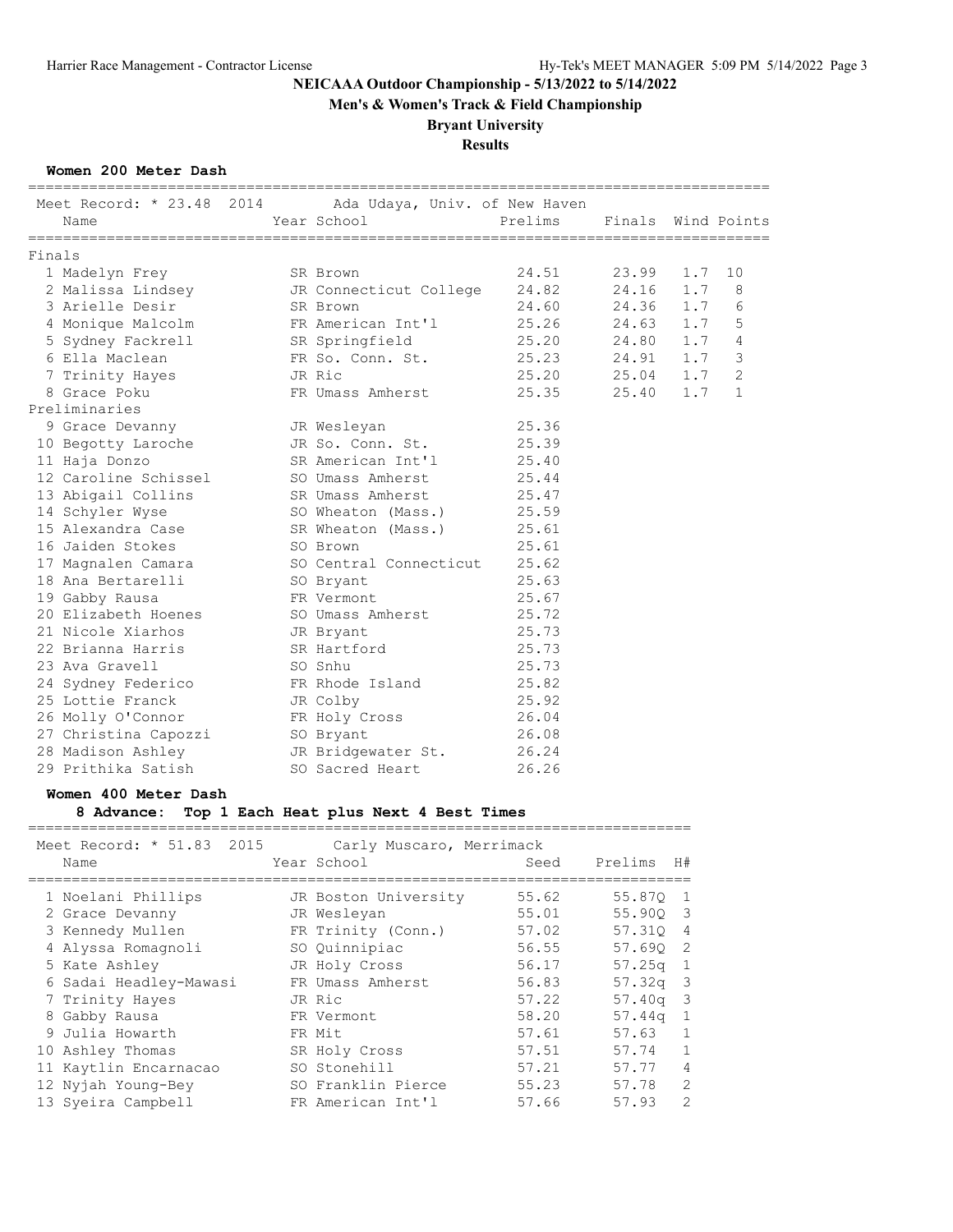**Men's & Women's Track & Field Championship**

# **Bryant University**

## **Results**

#### **....Women 400 Meter Dash**

| 14 Daniella Pierre  | FR Umass Amherst   | 57.70   | 58.11   | 3              |          |
|---------------------|--------------------|---------|---------|----------------|----------|
| 15 Rachel Dube      | FR So. Conn. St.   | 57.30   | 58.68   | 2              |          |
| 16 Sydney Federico  | FR Rhode Island    | 57.90   | 58.81   | 3              |          |
| 17 Elizabeth Hoenes | SO Umass Amherst   | 58.31   | 58.91   |                | 1 58.905 |
| 17 Kaitlyn Bernier  | FR Umass Dartmouth | 57.73   | 58.91   |                | 4 58.905 |
| 19 Savannah Pineda  | FR Bryant          | 58.06   | 59.06   | 2              |          |
| 20 Sanaiya Watts    | SO Rhode Island    | 59.27   | 59.16   | $\mathbf{1}$   |          |
| 21 Da'Nae Sherman   | FR So. Conn. St.   | 59.77   | 59.56   | 2              |          |
| 22 Sarah Witt       | SO Umass Amherst   | 59.03   | 59.68   | 4              |          |
| 23 Rylie Smith      | FR Quinnipiac      | 59.12   | 1:00.05 | $\mathbf{1}$   |          |
| 24 Hannah Birdsall  | SO Rhode Island    | 59.81   | 1:00.36 | 3              |          |
| 25 Gillian Penna    | SO So. Conn. St.   | 1:00.08 | 1:00.74 | $\overline{4}$ |          |
| 26 Emily Parchinski | SO Hartford        | 57.74   | 1:01.19 | 4              |          |
| 27 Kate Carleson    | FR Assumption      | 58.83   | 1:02.28 | 3              |          |
| 28 Eliza Mullin     | SR American Int'l  | 59.02   | 1:02.29 | 4              |          |
| -- Brianna Harris   | SR Hartford        | 59.03   | FS      | 3              |          |
|                     |                    |         |         |                |          |

#### **Women 400 Meter Dash**

================================================================================

| Meet Record: * 51.83 2015<br>Carly Muscaro, Merrimack |  |                      |             |               |                |  |
|-------------------------------------------------------|--|----------------------|-------------|---------------|----------------|--|
| Name                                                  |  | Year School          | Prelims     | Finals Points |                |  |
| Finals                                                |  |                      |             |               |                |  |
| 1 Grace Devanny                                       |  | JR Wesleyan          | 55.90       | 54.58         | 10             |  |
| 2 Noelani Phillips                                    |  | JR Boston University | 55.87       | 54.81         | 8              |  |
| 3 Kate Ashley                                         |  | JR Holy Cross        | 57.25       | 56.13         | 6              |  |
| 4 Kennedy Mullen                                      |  | FR Trinity (Conn.)   | 57.31       | 56.33         | 5              |  |
| 5 Trinity Hayes                                       |  | JR Ric               | 57.40       | 56.48         | 4              |  |
| 6 Sadai Headley-Mawasi                                |  | FR Umass Amherst     | 57.32 56.87 |               | 3              |  |
| 7 Alyssa Romagnoli                                    |  | SO Quinnipiac        | 57.69 57.19 |               | $\overline{c}$ |  |
| 8 Gabby Rausa                                         |  | FR Vermont           | 57.44       | 58.10         | $\mathbf{1}$   |  |
| Preliminaries                                         |  |                      |             |               |                |  |
| 9 Julia Howarth                                       |  | FR Mit               | 57.63       |               |                |  |
| 10 Ashley Thomas                                      |  | SR Holy Cross        | 57.74       |               |                |  |
| 11 Kaytlin Encarnacao                                 |  | SO Stonehill         | 57.77       |               |                |  |
| 12 Nyjah Young-Bey                                    |  | SO Franklin Pierce   | 57.78       |               |                |  |
| 13 Syeira Campbell                                    |  | FR American Int'l    | 57.93       |               |                |  |
| 14 Daniella Pierre                                    |  | FR Umass Amherst     | 58.11       |               |                |  |
| 15 Rachel Dube                                        |  | FR So. Conn. St.     | 58.68       |               |                |  |
| 16 Sydney Federico                                    |  | FR Rhode Island      | 58.81       |               |                |  |
| 17 Elizabeth Hoenes                                   |  | SO Umass Amherst     | 58.91       |               |                |  |
| 17 Kaitlyn Bernier                                    |  | FR Umass Dartmouth   | 58.91       |               |                |  |
| 19 Savannah Pineda                                    |  | FR Bryant            | 59.06       |               |                |  |
| 20 Sanaiya Watts                                      |  | SO Rhode Island      | 59.16       |               |                |  |
| 21 Da'Nae Sherman                                     |  | FR So. Conn. St.     | 59.56       |               |                |  |
| 22 Sarah Witt                                         |  | SO Umass Amherst     | 59.68       |               |                |  |
| 23 Rylie Smith                                        |  | FR Quinnipiac        | 1:00.05     |               |                |  |
| 24 Hannah Birdsall                                    |  | SO Rhode Island      | 1:00.36     |               |                |  |
| 25 Gillian Penna                                      |  | SO So. Conn. St.     | 1:00.74     |               |                |  |
| 26 Emily Parchinski                                   |  | SO Hartford          | 1:01.19     |               |                |  |
| 27 Kate Carleson                                      |  | FR Assumption        | 1:02.28     |               |                |  |
| 28 Eliza Mullin                                       |  | SR American Int'l    | 1:02.29     |               |                |  |
| -- Brianna Harris                                     |  | SR Hartford          | FS          |               |                |  |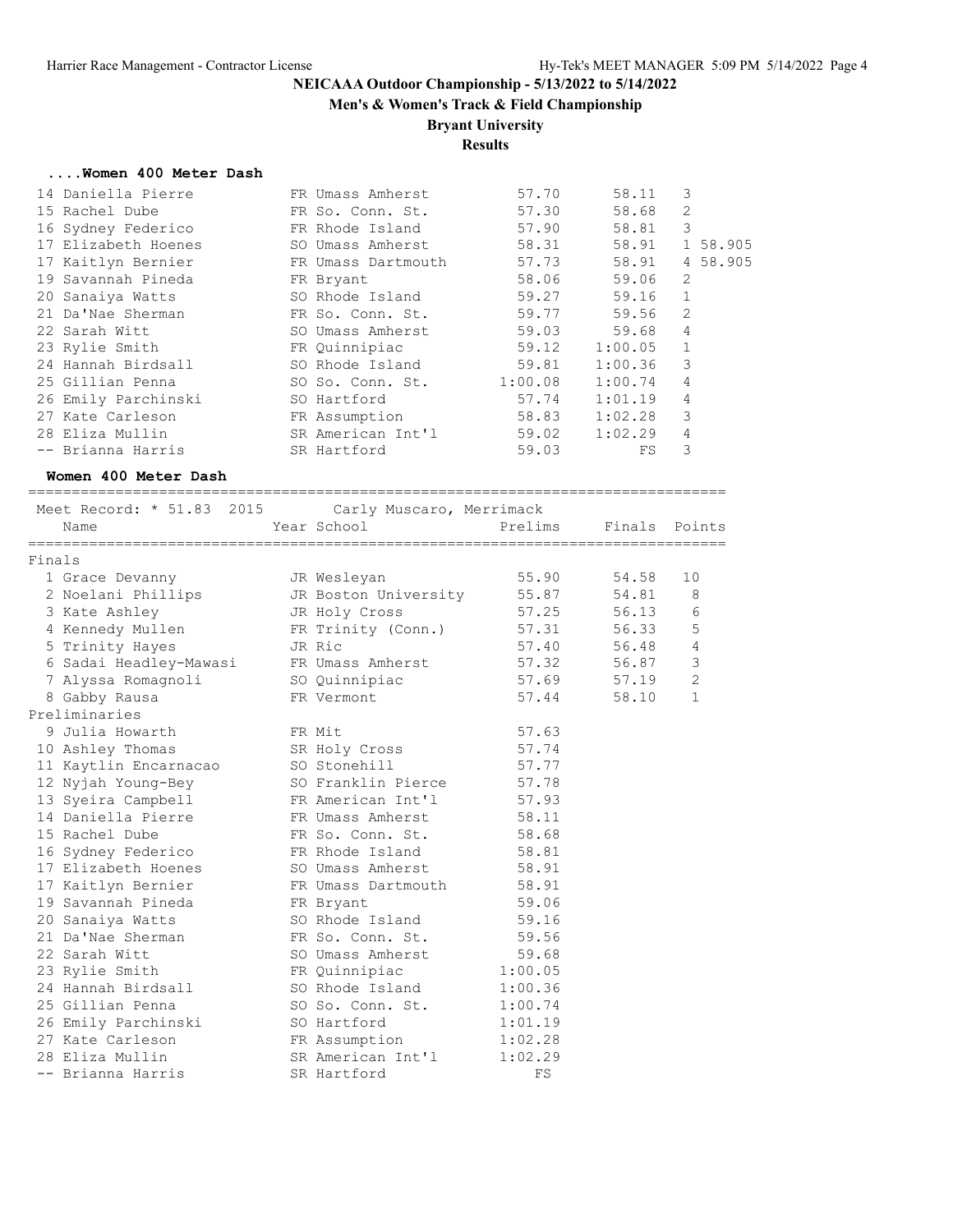**Men's & Women's Track & Field Championship**

## **Bryant University**

# **Results**

### **Women 800 Meter Run**

| =====================<br>4 section finals on time               |                  |         |         |                |                  |
|-----------------------------------------------------------------|------------------|---------|---------|----------------|------------------|
| Meet Record: * 2:06.45 2015 Heather MacLean, UMass Amherst      |                  |         |         |                |                  |
| Name                                                            | Year School      | Seed    | Finals  |                | H# Points        |
| --------------------                                            |                  |         |         |                |                  |
| Finals                                                          |                  |         |         |                |                  |
| 1 Cassie Kearney                                                | SR Middlebury    | 2:09.51 | 2:08.05 | 4              | 10               |
| 2 Nicky Johnson                                                 | SR Middlebury    | 2:12.42 | 2:09.48 | 4              | 8                |
| 3 Sydney Packard                                                | SR Wpi           | 2:12.87 | 2:12.01 | 4              | 6                |
| 4 Elise Lambert                                                 | SR Bates         | 2:11.39 | 2:12.16 | 4              | 5                |
| 5 Colette O'Leary                                               | SR Umass Amherst | 2:14.18 | 2:13.11 | $\mathcal{S}$  | $\overline{4}$   |
| 6 Asia Mercier                                                  | SO Quinnipiac    | 2:13.80 | 2:13.13 | 3              | $\mathcal{S}$    |
| 7 Katelyn Pease                                                 | SR Middlebury    | 2:13.29 | 2:13.26 | 3              | $\overline{c}$   |
| 8 Emily Bulczynski                                              | SR Middlebury    | 2:14.39 | 2:13.41 | 3              | $\mathbf{1}$     |
| 9 Kelsey O'Hara                                                 | SR Holy Cross    | 2:13.17 | 2:13.53 | 3              |                  |
| 10 Carly Rinko                                                  | FR Tufts         | 2:16.44 | 2:13.63 | $\overline{c}$ |                  |
| 11 Dina John                                                    | SR Vermont       | 2:15.34 | 2:13.75 | $\overline{2}$ |                  |
| 12 Hannah Neilon                                                | JR Tufts         | 2:11.83 | 2:14.26 | 4              |                  |
| 13 Samantha Schwers                                             | JR Umass Amherst | 2:14.09 | 2:14.70 | 3              |                  |
| 14 Grace Hoelscher                                              | SR Holy Cross    | 2:13.07 | 2:14.77 | 3              |                  |
| 15 Sarah Petersen                                               | JR Northeastern  | 2:14.56 | 2:15.26 | 3              |                  |
| 16 Gillian Roeder                                               | FR Mit           | 2:16.89 | 2:15.29 | 1              |                  |
| 17 Brooke Hagen                                                 | SR Quinnipiac    | 2:14.67 | 2:16.15 | 2              |                  |
| 18 Simone Jacob                                                 | SR Mount Holyoke | 2:17.12 | 2:16.43 | 1              |                  |
| 19 Samantha LiPetri                                             | JR Merrimack     | 2:16.36 | 2:16.46 | 2              |                  |
| 20 Hanna O'Connor                                               | SO Rhode Island  | 2:16.88 | 2:16.72 | 1              |                  |
| 21 Jill Couto                                                   | SR Snhu          | 2:16.44 | 2:16.95 | 2              |                  |
| 22 Haleemot Adeyanju                                            | JR Hartford      | 2:12.63 | 2:17.27 | 4              |                  |
| 23 Chrissy Aman                                                 | SO Bates         | 2:16.86 | 2:17.59 | 2              |                  |
| 24 Lucinda Shotts                                               | SR Northeastern  | 2:11.38 | 2:24.13 | 4              |                  |
| 25 Peri Snow                                                    | SO Assumption    | 2:15.28 | 2:25.56 | 2              |                  |
| Women 1500 Meter Run<br>================================        |                  |         |         |                |                  |
| 3 section finals on time                                        |                  |         |         |                |                  |
| Meet Record: * 4:14.25 1992 Jennifet Lanctot, Boston University |                  |         |         |                |                  |
| Name                                                            | Year School      | Seed    | Finals  |                | H# Points        |
| 1 Julia Schor                                                   | FR Amherst       | 4:37.09 | 4:35.70 | 2              | 10               |
| 2 Molly Fitzgibbons                                             | SO Williams      | 4:33.43 | 4:36.23 | 2              | 8                |
| 3 Tara Lowensohn                                                | JR Tufts         | 4:38.17 | 4:38.75 | $\overline{2}$ | 6                |
| 4 Steph Finley                                                  | SO Dartmouth     | 4:38.03 | 4:40.12 |                | 5<br>$2^{\circ}$ |
| 5 Sarah Freeman                                                 | JR Bryant        | 4:41.15 | 4:40.45 | 2              | 4                |
| 6 Hannah D'Orso                                                 | SO Hartford      | 4:40.39 | 4:42.76 | 2              | 3                |
| 7 Eugenia Fairhurst                                             | FR Umass Amherst | 4:38.59 | 4:43.11 | 2              | 2                |
| 8 Eve Feuerbach                                                 | JR Holy Cross    | 4:42.60 | 4:43.49 | 2              | $\mathbf{1}$     |
|                                                                 |                  |         |         |                |                  |
| 9 Emily Koufos                                                  | SR Holy Cross    | 4:44.09 | 4:44.06 | 1              |                  |
| 10 Clare Veverka<br>11 Julia Robitaille                         | SO Quinnipiac    | 4:44.04 | 4:44.44 | 1              |                  |
|                                                                 | SO Dartmouth     | 4:41.50 | 4:46.83 | 2              |                  |
| 12 Hailey Marcello                                              | JR Hartford      | 4:46.77 | 4:48.51 | 1              |                  |

 13 Caroline Robinson JR Holy Cross 4:47.63 4:49.21 1 14 Amanda Carlson SR Quinnipiac 4:40.86 4:49.80 2 15 Sadie Holmes FR Vermont 4:51.69 4:49.83 1 16 Hope Tyska FR Vermont 4:50.71 4:49.91 1 17 Daphne Rousselot FR American Int'l 4:51.04 4:50.13 1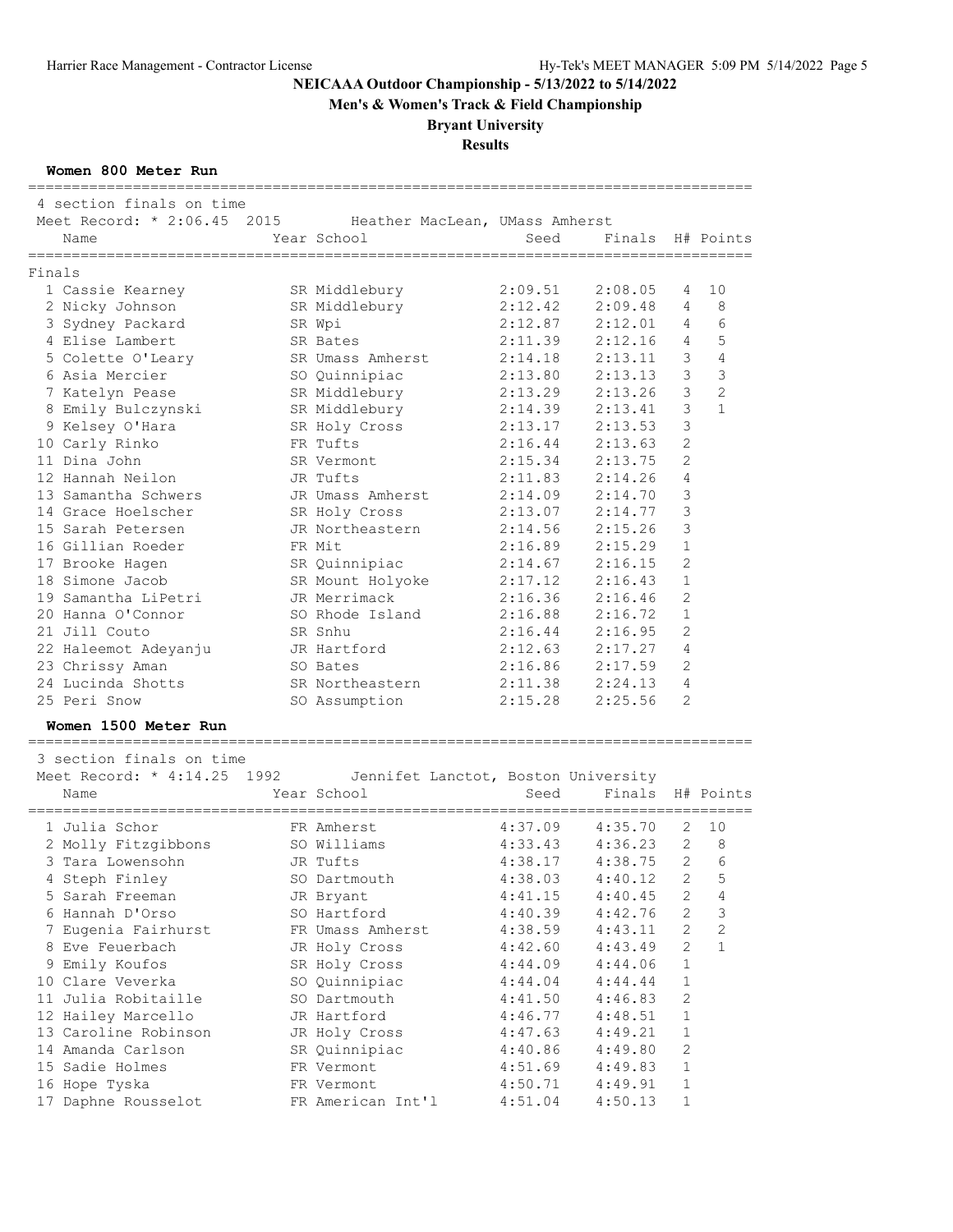**Men's & Women's Track & Field Championship**

## **Bryant University**

**Results**

#### **....Women 1500 Meter Run**

| 18 Sara Fragione   | SO Dartmouth    | 4:43.79 | 4:51.04 | -2           |
|--------------------|-----------------|---------|---------|--------------|
| 19 Sofia Piccone   | FR Rhode Island | 4:47.50 | 4:52.37 | $\mathbf{1}$ |
| 20 Sarah Enes      | SO Assumption   | 4:51.91 | 4:52.39 | 1            |
| 21 Natalie Hattan  | SO Brandeis     | 4:42.18 | 4:54.84 | 2            |
| 22 Jessica Pigott  | SO Sacred Heart | 4:52.71 | 4:55.86 | 1            |
| 23 Ava Mahoney     | SO Merrimack    | 4:41.00 | 4:56.57 | 2            |
| 24 Daniella Napoli | SO Rhode Island | 4:48.23 | 4:58.16 | 1            |
| 25 Sophie Curcio   | SO Springfield  | 4:52.60 | 5:08.22 | 1            |
| -- Claire Mason    | SR Stonehill    | 4:49.69 | DNF     |              |

#### **Women 5000 Meter Run**

================================================================================

| Meet Record: * 16:03.6h 1980 Judi St. Hilaire, Univ. of Vermont |                  |          |                       |                |
|-----------------------------------------------------------------|------------------|----------|-----------------------|----------------|
| Name                                                            | Year School      | Seed     | Finals                | Points         |
|                                                                 |                  |          |                       |                |
| 1 Erin Magill                                                   | SO Brandeis      | 16:54.62 | 16:52.26              | 10             |
| 2 Liv DiStefano                                                 | SO Quinnipiac    |          | $16:53.03$ $17:03.71$ | 8              |
| 3 Eve Feuerbach                                                 | JR Holy Cross    |          | $17:30.99$ $17:14.33$ | 6              |
| 4 Lily Robinson                                                 | SO Umass Amherst | 17:00.34 | 17:16.09              | 5              |
| 5 Emma Kerimo                                                   | FR Dartmouth     | 17:32.28 | 17:16.42              | 4              |
| 6 Sophia Wolmer                                                 | JR Amherst       |          | $16:50.39$ $17:20.13$ | 3              |
| 7 Ella Ball                                                     | FR Williams      |          | $17:27.85$ $17:23.86$ | $\overline{c}$ |
| 8 Emma Tapscott                                                 | JR Williams      | 17:14.81 | 17:35.01              | $\mathbf{1}$   |
| 9 Macenna Hansen                                                | SO Dartmouth     | 17:58.42 | 17:40.65              |                |
| 10 Grace Phair                                                  | SO Umass Amherst | 17:44.08 | 17:49.99              |                |
| 11 Megan Churm                                                  | SO Coast Guard   |          | $17:44.70$ $17:51.47$ |                |
| 12 Sarah Conant                                                 | SO Umass Amherst | 17:37.42 | 17:53.55              |                |
| 13 Anna Haddad                                                  | FR Mit           | 17:38.27 | 17:54.94              |                |
| 14 Claire Anderson                                              | JR Wellesley     | 17:52.57 | 17:56.93              |                |
| 15 Claudia Zhang                                                | SO Williams      |          | 17:37.60 17:59.76     |                |
| 16 Marisa Keiser                                                | SO Quinnipiac    | 17:52.55 | 18:02.45              |                |
| 17 Abigail O'Connor                                             | SO Hartford      | 17:38.69 | 18:07.83              |                |
| 18 Carly Harris                                                 | SR Bates         | 17:57.98 | 18:33.43              |                |
| 19 Abigail Hamilton                                             | SO Bryant        | 17:54.89 | 18:35.34              |                |
| 20 Grace Michaud                                                | FR Quinnipiac    | 18:31.20 | 18:38.05              |                |
| 21 Hannah Brisson                                               | JR Merrimack     | 18:26.46 | 18:47.45              |                |
| 22 Sophie Scobell                                               | SR Wesleyan      | 18:11.47 | 18:48.26              |                |
| 23 Olivia Beaudet                                               | FR Merrimack     | 18:21.95 | 18:48.44              |                |
| 24 Brianna Cummings                                             | SR Holy Cross    | 18:38.73 | 18:49.19              |                |
| 25 Tressa Novack                                                | SR Assumption    | 18:30.92 | 19:03.33              |                |
| 26 Ashley Wargo                                                 | SR Assumption    | 18:34.36 | 19:21.75              |                |
| 27 Kelly Parker                                                 | FR Sacred Heart  | 18:17.40 | 19:47.78              |                |

#### **Women 10000 Meter Run**

================================================================================ 1 heat - places on time

| Meet Record: * 35:13.73 1982 | Karen Dunn, Univ. of New Hampshire |          |               |    |
|------------------------------|------------------------------------|----------|---------------|----|
| Name                         | Year School                        | Seed     | Finals Points |    |
|                              |                                    |          |               |    |
| 1 Brooke Morabito            | SO Central Connecticut 39:11.90    |          | 36:57.68      | 10 |
| 2 Lauren Selkin              | JR Mount Holyoke                   | 37:03.64 | 37:17.42      | 8  |
| 3 Elizabeth Fengler          | SR So. Conn. St.                   | 37:09.57 | 37:26.39      | 6  |
| 4 Jillian Richardson         | JR Bates                           | 37:54.86 | 37:46.16      | 5  |
| 5 Meghan Davis               | SO Tufts                           | 38:11.52 | 38:07.49      | 4  |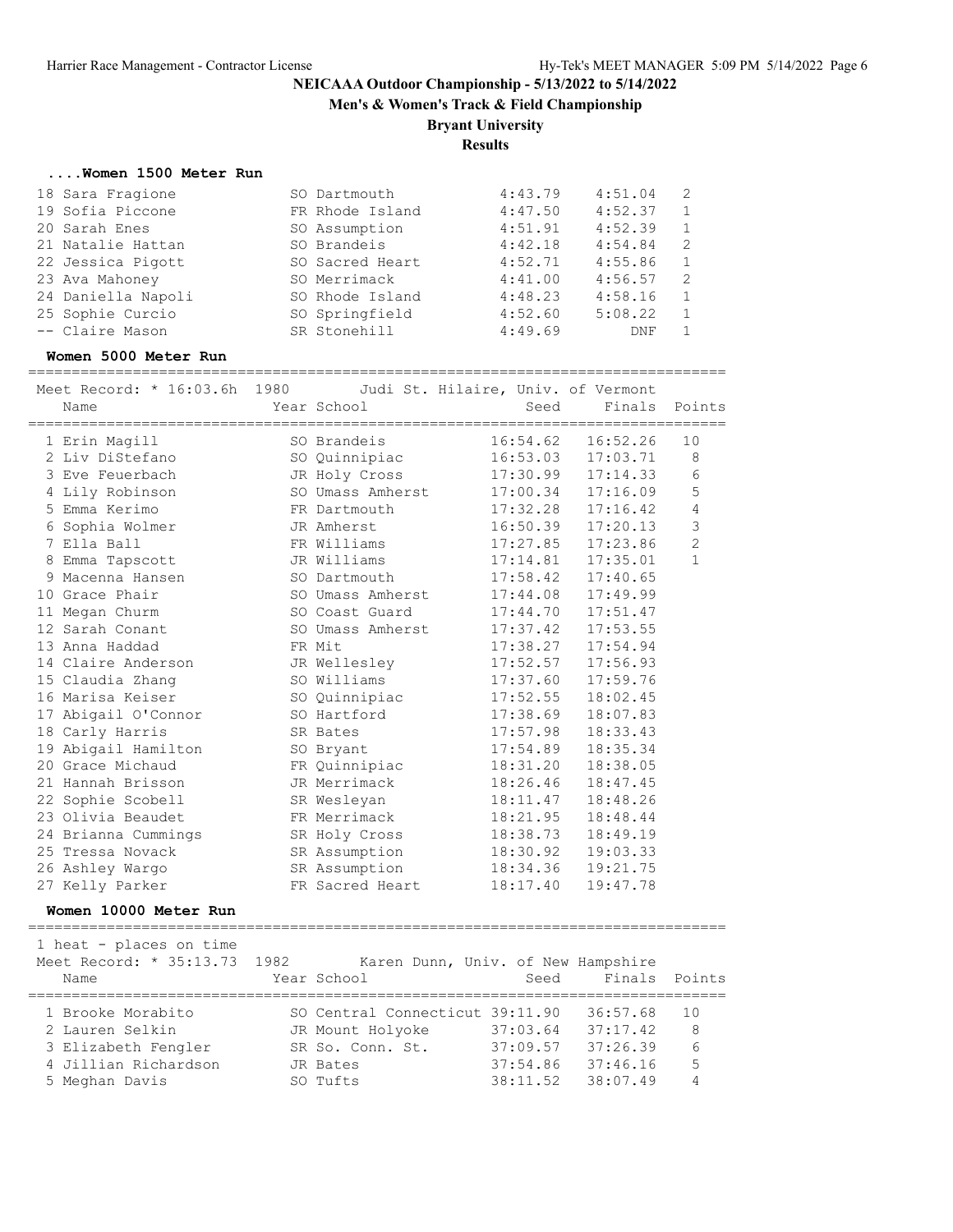**Men's & Women's Track & Field Championship**

## **Bryant University**

## **Results**

#### **....Women 10000 Meter Run**

| 6 Kaitlyn Stevens     | SR Central Connecticut          |          | 38:57.03 | $\mathbf{3}$ |
|-----------------------|---------------------------------|----------|----------|--------------|
| 7 Grace Kirkpatrick   | SR Middlebury 39:18.56          |          | 39:02.95 | 2            |
| 8 Rebecca Carusone    | FR Central Connecticut 39:24.38 |          | 39:15.06 | 1            |
| 9 Juliana Cancellieri | SO Central Connecticut 40:17.30 |          | 39:51.01 |              |
| 10 Lucy Knowlton      | SR Southern Maine               | 40:03.16 | 39:53.09 |              |
| 11 Jane Hirschman     | SO Bowdoin                      | 39:33.74 | 40:08.93 |              |
| 12 Jackie Peschko     | JR Rhode Island                 | 39:45.36 | 40:34.17 |              |
| 13 Sarah Tierney      | SR Merrimack                    | 39:40.75 | 40:56.11 |              |
| 14 Sarah Doherty      | SR Wpi                          | 41:28.92 | 40:57.72 |              |
| 15 Sarah Ossing       | SO Wpi                          | 40:26.80 | 43:34.72 |              |
| 16 Morgan Marckres    | SO Bryant                       | 39:48.60 | 45:04.69 |              |
| -- Madeline Huh       | SO Tufts                        | 40:30.67 | DNF      |              |

### **Women 100 Meter Hurdles**

## **8 Advance: Top 1 Each Heat plus Next 4 Best Times**

| Meet Record: * 13.62 2012 Kalyn Sheehan, Univ. of Rhode Island<br>Name | Year School        | Seed  | Prelims Wind H# |     |                |
|------------------------------------------------------------------------|--------------------|-------|-----------------|-----|----------------|
| Preliminaries                                                          |                    |       |                 |     |                |
| 1 Jada Jones                                                           | SR Harvard         | 13.33 | $*13.36Q$       | 1.1 | 4              |
| 2 Symone Foster                                                        | SR Quinnipiac      | 13.75 | 13.87Q          | 1.0 | 2              |
| 3 Trinity Smith                                                        | JR Rhode Island    | 13.63 | 13.940          | 0.8 | $\overline{3}$ |
| 4 Roxan Foster                                                         | SO American Int'l  | 13.83 | 14.040          | 1.1 | 1              |
| 5 Jayci Andrews                                                        | SR Bridgewater St. | 14.10 | 14.21q          | 1.1 | 1              |
| 6 Sarah Yocum                                                          | SR Umass Amherst   | 14.17 | 14.33q          | 0.8 | 3              |
| 7 Katelyn Gorgenyi                                                     | FR Umass Amherst   | 14.11 | 14.48q          | 1.0 | 2              |
| 8 Madison Rousseau                                                     | FR Stonehill       | 14.65 | 14.54q          | 1.1 | $\overline{4}$ |
| 9 Virsavia Goretoy                                                     | SO Rhode Island    | 14.38 | 14.59           | 1.0 | 2              |
| 10 Eliza Cardwell                                                      | FR Amherst         | 14.23 | 14.61           | 1.1 | $\overline{4}$ |
| 11 Katherine Jacobs                                                    | SR Babson          | 14.18 | 14.62           |     | 1.1 4 14.617   |
| 12 Alexandria Grasso                                                   | SO Umass Lowell    | 14.69 | 14.62           | 0.8 | 3 14.618       |
| 13 Alison McDonough                                                    | JR Bridgewater St. | 14.59 | 14.64           | 0.8 | 3              |
| 14 Michelle Kwafo                                                      | JR Coast Guard     | 14.40 | 14.71           | 1.1 | 1 14.703       |
| 15 Ella Grey                                                           | FR Holy Cross      | 14.57 | 14.71           | 1.1 | 1 14.707       |
| 16 Jaiden Andrews                                                      | FR Umass Dartmouth | 14.77 | 14.79           | 1.0 | 2              |
| 17 Elizabeth Lee                                                       | SO Umass Amherst   | 14.95 | 14.97           | 1.0 | -2             |
| 18 Kira Kopec                                                          | SR Umass Amherst   | 14.35 | 15.03           |     | 0.8 3 15.024   |
| 19 Janae Kelly                                                         | SO American Int'l  | 15.01 | 15.03           | 0.8 | 3 15.030       |
| 20 Nicole Szilagyi                                                     | JR Sacred Heart    | 14.59 | 15.06           | 1.0 | 2              |
| 21 Deborah Ofodile                                                     | SO American Int'l  | 14.88 | 15.12           | 1.1 | $\mathbf{1}$   |
| 22 Chase Davies                                                        | SR Bentley         | 14.64 | 15.14           | 1.1 | $\overline{4}$ |
| 23 Amanda Kaufman                                                      | SR Bates           | 14.91 | 15.23           | 1.1 | 1              |
| 24 Grace Yost                                                          | SO Bryant          | 15.22 | 15.28           | 1.0 | 2              |
| 25 Kathryn Sullivan                                                    | JR Merrimack       | 15.11 | 15.29           | 1.1 | 4              |
| 26 Alya Campbell                                                       | FR Brandeis        | 15.02 | 15.36           | 1.1 | $\overline{4}$ |
| 27 Kassie Brink                                                        | JR Colby           | 15.31 | 15.63           | 1.1 | 1 15.621       |
| 28 Sonali Anderson                                                     | SO Brandeis        | 15.61 | 15.63           | 1.0 | 2 15.622       |
| 29 Cali Leonard                                                        | FR Hartford        | 15.64 | 15.72           | 0.8 | $\mathcal{S}$  |
| 30 Erin Daugherty                                                      | FR Colby           | 15.11 | 15.83           | 0.8 | $\overline{3}$ |
| 31 Emma Hallet                                                         | SO Snhu            | 15.47 | 17.81           | 1.1 | $\mathbf{1}$   |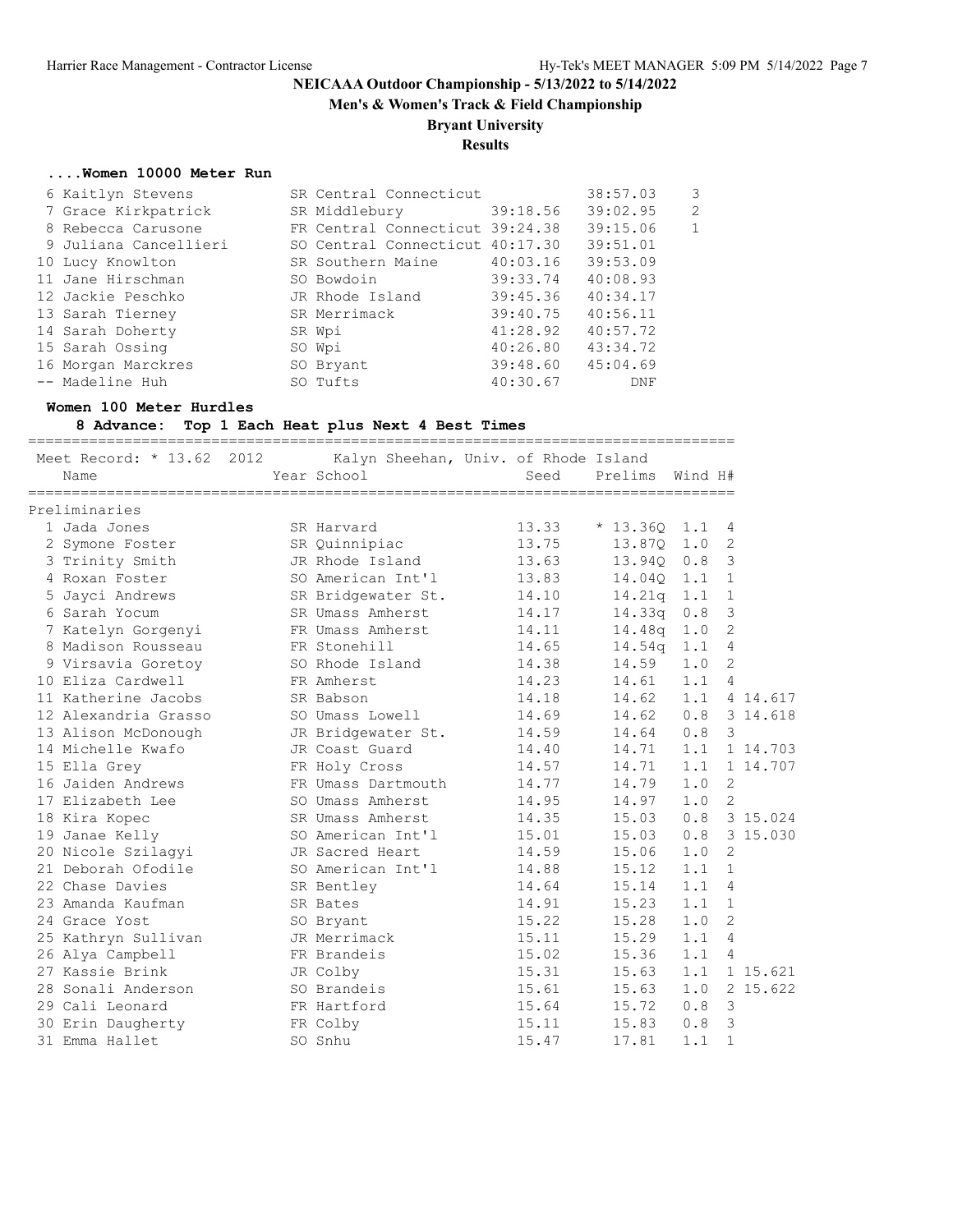**Men's & Women's Track & Field Championship**

## **Bryant University**

**Results**

### **Women 100 Meter Hurdles**

| Meet Record: * 13.62 2012 Kalyn Sheehan, Univ. of Rhode Island<br>Name | Year School        | Prelims | Finals Wind Points |     |                |        |
|------------------------------------------------------------------------|--------------------|---------|--------------------|-----|----------------|--------|
| Finals                                                                 |                    |         |                    |     |                |        |
| 1 Trinity Smith                                                        | JR Rhode Island    | 13.94   | $13.61*$ 1.3       |     | 10             |        |
| 2 Symone Foster                                                        | SR Quinnipiac      | 13.87   | 13.72              | 1.3 | 8              | 13.711 |
| 3 Roxan Foster                                                         | SO American Int'l  | 14.04   | 13.72 1.3          |     | 6              | 13.716 |
| 4 Sarah Yocum                                                          | SR Umass Amherst   | 14.33   | $14.10$ $1.3$      |     | 5              |        |
| 5 Katelyn Gorgenyi                                                     | FR Umass Amherst   | 14.48   | 14.36 1.3          |     | $\overline{4}$ |        |
| 6 Madison Rousseau                                                     | FR Stonehill       | 14.54   | 14.38              | 1.3 | 3              |        |
| 7 Jayci Andrews                                                        | SR Bridgewater St. | 14.21   | 14.41 1.3          |     | 2              |        |
| Preliminaries                                                          |                    |         |                    |     |                |        |
| 1 Jada Jones                                                           | SR Harvard         | 13.36   |                    |     |                |        |
| 9 Virsavia Goretoy 50 Rhode Island                                     |                    | 14.59   |                    |     |                |        |
| 10 Eliza Cardwell                                                      | FR Amherst         | 14.61   |                    |     |                |        |
| 11 Katherine Jacobs                                                    | SR Babson          | 14.62   |                    |     |                |        |
| 12 Alexandria Grasso                                                   | SO Umass Lowell    | 14.62   |                    |     |                |        |
| 13 Alison McDonough                                                    | JR Bridgewater St. | 14.64   |                    |     |                |        |
| 14 Michelle Kwafo                                                      | JR Coast Guard     | 14.71   |                    |     |                |        |
| 15 Ella Grey                                                           | FR Holy Cross      | 14.71   |                    |     |                |        |
| 16 Jaiden Andrews                                                      | FR Umass Dartmouth | 14.79   |                    |     |                |        |
| 17 Elizabeth Lee                                                       | SO Umass Amherst   | 14.97   |                    |     |                |        |
| 18 Kira Kopec                                                          | SR Umass Amherst   | 15.03   |                    |     |                |        |
| 19 Janae Kelly                                                         | SO American Int'l  | 15.03   |                    |     |                |        |
| 20 Nicole Szilagyi                                                     | JR Sacred Heart    | 15.06   |                    |     |                |        |
| 21 Deborah Ofodile                                                     | SO American Int'l  | 15.12   |                    |     |                |        |
| 22 Chase Davies                                                        | SR Bentley         | 15.14   |                    |     |                |        |
| 23 Amanda Kaufman                                                      | SR Bates           | 15.23   |                    |     |                |        |
| 24 Grace Yost                                                          | SO Bryant          | 15.28   |                    |     |                |        |
| 25 Kathryn Sullivan                                                    | JR Merrimack       | 15.29   |                    |     |                |        |
| 26 Alya Campbell                                                       | FR Brandeis        | 15.36   |                    |     |                |        |
| 27 Kassie Brink                                                        | JR Colby           | 15.63   |                    |     |                |        |
| 28 Sonali Anderson                                                     | SO Brandeis        | 15.63   |                    |     |                |        |
| 29 Cali Leonard                                                        | FR Hartford        | 15.72   |                    |     |                |        |
| 30 Erin Daugherty                                                      | FR Colby           | 15.83   |                    |     |                |        |
| 31 Emma Hallet                                                         | SO Snhu            | 17.81   |                    |     |                |        |

### **Women 400 Meter Hurdles**

## **8 Advance: Top 1 Each Heat plus Next 4 Best Times**

| Meet Record: * 58.13 1993<br>Name | Alison Poulin, New Hampshire<br>Year School | Seed    | Prelims H#              |                |  |
|-----------------------------------|---------------------------------------------|---------|-------------------------|----------------|--|
| 1 Lillian Kirry                   | SO Umass Amherst                            | 59.48   | 59.720 3                |                |  |
| 2 Emma Montoya                    | SR Boston University                        | 59.30   | $1:00.110$ 4            |                |  |
| 3 Johnelle Thomas                 | SO American Int'l                           | 1:01.65 | $1:00.940$ 1            |                |  |
| 4 Isabella Newbury                | FR So. Conn. St.                            | 1:01.65 | $1:02.880$ 2 1:02.872   |                |  |
| 5 Jayci Andrews                   | SR Bridgewater St.                          | 1:03.04 | $1:02$ .79q             | $\overline{4}$ |  |
| 6 Kira Kopec                      | SR Umass Amherst                            | 1:01.27 | $1:02.88q$ 1 $1:02.878$ |                |  |
| 7 Eliza Cardwell                  | FR Amherst                                  | 1:02.66 | $1:03.62q$ 3            |                |  |
| 8 Sarah Yocum                     | SR Umass Amherst                            | 1:00.44 | $1:03.76q$ 2            |                |  |
| 9 Alexandra Gonet                 | SO Umass Amherst                            | 1:03.92 | 1:03.88                 | $\mathcal{P}$  |  |
| 10 Ciara Dale                     | SO Middlebury                               | 1:03.27 | 1:03.94                 | $\overline{4}$ |  |
| 11 Paige Cooksey                  | FR Mit                                      | 1:03.28 | 1:04.19                 | 3              |  |
|                                   |                                             |         |                         |                |  |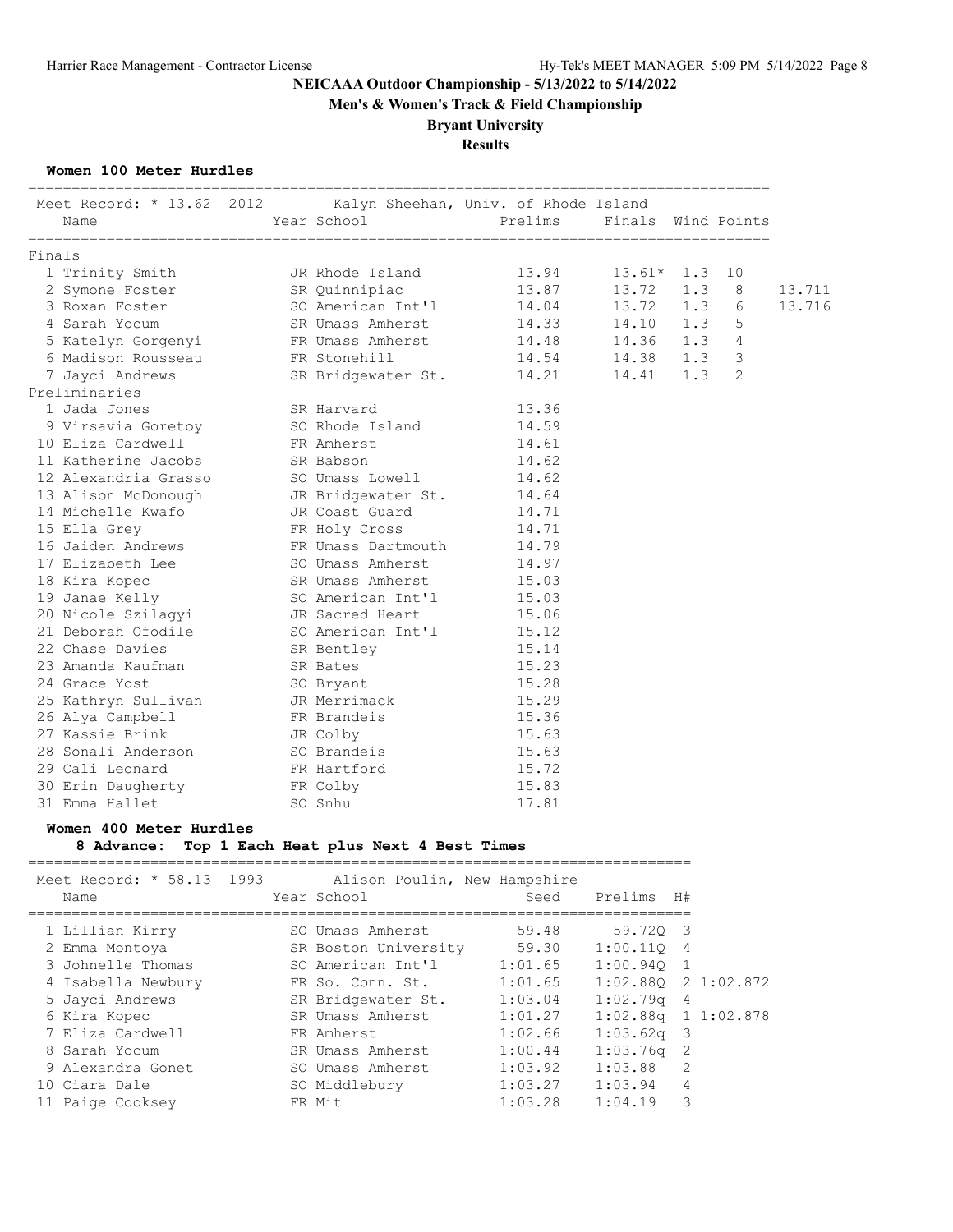# **Men's & Women's Track & Field Championship**

# **Bryant University**

## **Results**

#### **....Women 400 Meter Hurdles**

| 12 Camryn Taylor      | SO Williams       | 1:03.74 | 1:04.26 | 1              |           |
|-----------------------|-------------------|---------|---------|----------------|-----------|
| 13 Sophie Christopher | FR Vermont        | 1:03.47 | 1:04.65 | 2              |           |
| 14 Campbell Devlin    | SO Tufts          | 1:03.77 | 1:04.82 | $\mathbf{1}$   |           |
| 15 Grace Yost         | SO Bryant         | 1:05.35 | 1:04.83 | 2              |           |
| 16 Anna Reny          | FR Southern Maine | 1:04.48 | 1:04.89 | 4              |           |
| 17 Hasna Badji        | JR Rhode Island   | 1:05.25 | 1:05.10 | $\mathfrak{D}$ |           |
| 18 Haley Murphy       | FR Holy Cross     | 1:05.59 | 1:05.26 | $\overline{4}$ |           |
| 19 Emma Smith         | FR Tufts          | 1:04.85 | 1:05.58 |                | 41:05.575 |
| 20 Shelby Degrenier   | SO Bryant         | 1:06.98 | 1:05.58 |                | 41:05.578 |
| 21 Yahni Lapa         | FR Brandeis       | 1:05.72 | 1:05.73 | 4              |           |
| 22 Angela Hagstrom    | FR Babson         | 1:06.00 | 1:05.82 | $\mathbf{1}$   |           |
| 23 Maddie Lee         | SO Bates          | 1:04.99 | 1:06.45 | 3              |           |
| 24 Kylie Neretich     | FR So. Conn. St.  | 1:05.26 | 1:06.51 |                | 11:06.501 |
| 25 Fiona Mejico       | FR Colby          | 1:04.24 | 1:06.51 |                | 31:06.507 |
| 26 Nejla Hadzic       | SO Vermont        | 1:06.70 | 1:07.14 | 3              |           |
| 27 Isabella Bostic    | SO New Haven      | 1:06.68 | 1:07.17 | 2              |           |
| 28 Carla Bouchrouche  | SO Merrimack      | 1:06.28 | 1:07.30 | $\mathbf{1}$   |           |
| 29 Camille Blain      | SO Quinnipiac     | 1:05.85 | 1:08.03 | $\mathfrak{D}$ |           |
| 30 Chelsea Lynch      | SO Umass Lowell   | 1:05.74 | 1:08.60 | 3              |           |
| 31 Erin Daugherty     | FR Colby          | 1:05.28 | 1:09.23 | 1              |           |
|                       |                   |         |         |                |           |

#### **Women 400 Meter Hurdles**

================================================================================

|        | Meet Record: * 58.13 1993 | Alison Poulin, New Hampshire       |                     |               |    |
|--------|---------------------------|------------------------------------|---------------------|---------------|----|
|        | Name                      | Year School                        | Prelims             | Finals Points |    |
| Finals |                           |                                    |                     |               |    |
|        | 1 Lillian Kirry           | SO Umass Amherst                   | 59.72               | 58.67         | 10 |
|        | 2 Johnelle Thomas         | SO American Int'l                  | 1:00.94             | 59.19         | 8  |
|        | 3 Emma Montoya            | SR Boston University 1:00.11       |                     | 1:01.31       | 6  |
|        | 4 Kira Kopec              | SR Umass Amherst                   | $1:02.88$ $1:01.81$ |               | 5  |
|        | 5 Jayci Andrews           | SR Bridgewater St. 1:02.79 1:02.25 |                     |               | 4  |
|        | 6 Isabella Newbury        | FR So. Conn. St.                   | 1:02.88             | 1:03.77       | 3  |
|        | Preliminaries             |                                    |                     |               |    |
|        | 7 Eliza Cardwell          | FR Amherst                         | 1:03.62             |               |    |
|        | 8 Sarah Yocum             | SR Umass Amherst                   | 1:03.76             |               |    |
|        | 9 Alexandra Gonet         | SO Umass Amherst                   | 1:03.88             |               |    |
|        | 10 Ciara Dale             | SO Middlebury                      | 1:03.94             |               |    |
|        | 11 Paige Cooksey          | FR Mit                             | 1:04.19             |               |    |
|        | 12 Camryn Taylor          | SO Williams                        | 1:04.26             |               |    |
|        | 13 Sophie Christopher     | FR Vermont                         | 1:04.65             |               |    |
|        | 14 Campbell Devlin        | SO Tufts                           | 1:04.82             |               |    |
|        | 15 Grace Yost             | SO Bryant                          | 1:04.83             |               |    |
|        | 16 Anna Reny              | FR Southern Maine 1:04.89          |                     |               |    |
|        | 17 Hasna Badji            | JR Rhode Island                    | 1:05.10             |               |    |
|        | 18 Haley Murphy           | FR Holy Cross                      | 1:05.26             |               |    |
|        | 19 Emma Smith             | FR Tufts                           | 1:05.58             |               |    |
|        | 20 Shelby Degrenier       | SO Bryant                          | 1:05.58             |               |    |
|        | 21 Yahni Lapa             | FR Brandeis                        | 1:05.73             |               |    |
|        | 22 Angela Hagstrom        | FR Babson                          | 1:05.82             |               |    |
|        | 23 Maddie Lee             | SO Bates                           | 1:06.45             |               |    |
|        | 24 Kylie Neretich         | FR So. Conn. St.                   | 1:06.51             |               |    |
|        | 25 Fiona Mejico           | FR Colby                           | 1:06.51             |               |    |
|        | 26 Nejla Hadzic           | SO Vermont                         | 1:07.14             |               |    |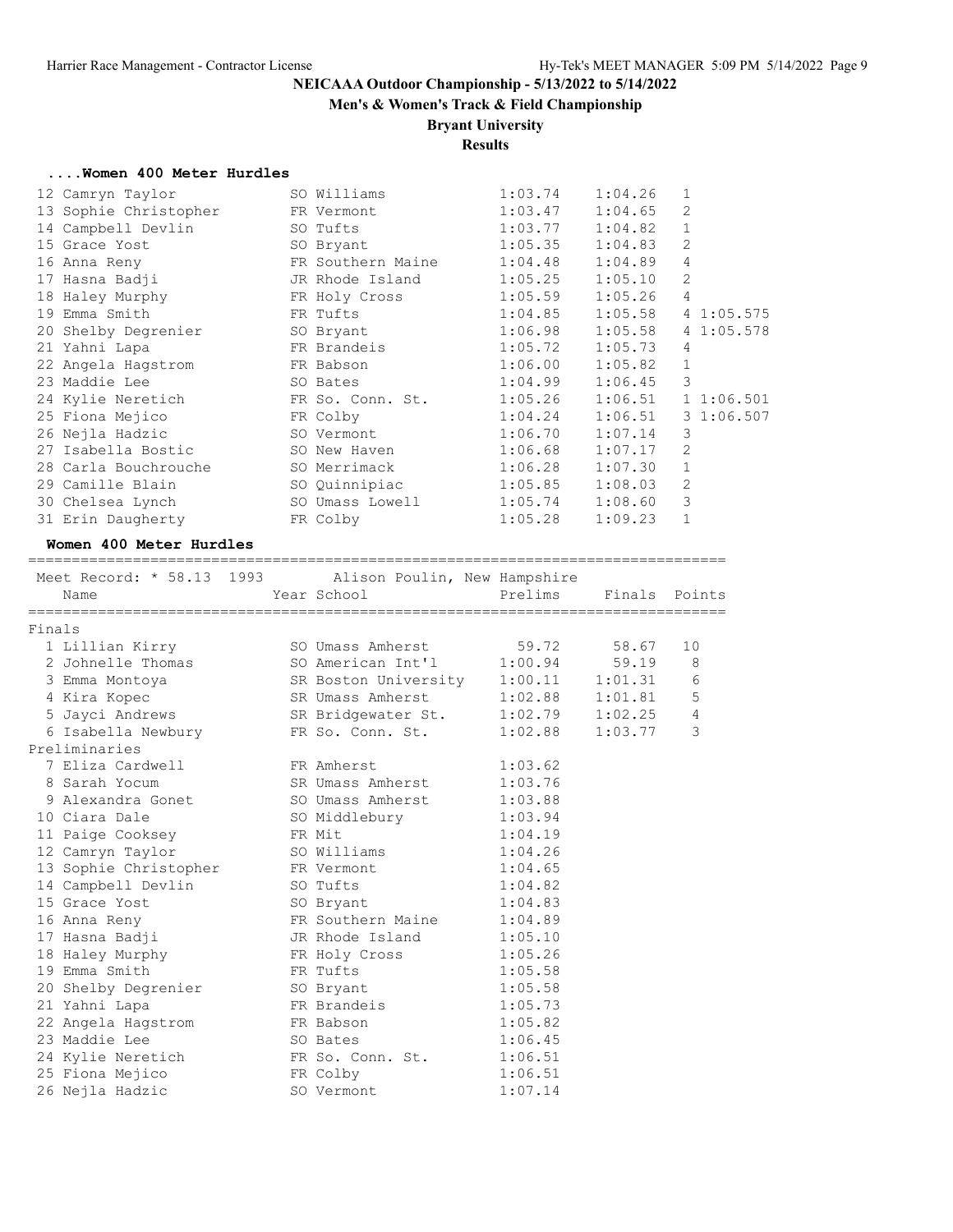**Men's & Women's Track & Field Championship**

### **Bryant University**

**Results**

#### **....Women 400 Meter Hurdles**

| 27 Isabella Bostic   | SO New Haven    | 1:07.17 |
|----------------------|-----------------|---------|
| 28 Carla Bouchrouche | SO Merrimack    | 1:07.30 |
| 29 Camille Blain     | SO Quinnipiac   | 1:08.03 |
| 30 Chelsea Lynch     | SO Umass Lowell | 1:08.60 |
| 31 Erin Daugherty    | FR Colby        | 1:09.23 |

#### **Women 3000 Meter Steeplechase**

===================================================================================

Unseeded section - Saturday at 12:45

Seeded section - Saturday at  $3:10$ <br>Meet Record: \*  $10:02$  53 2017

| Meet Record: * 10:02.53 2017 |               | Laura Rose Donegan, New Hampshire |                            |     |
|------------------------------|---------------|-----------------------------------|----------------------------|-----|
| Name                         | Year School   | Seed                              | Finals H# Points           |     |
| Finals                       |               |                                   |                            |     |
| 1 Ashley Corcoran            | JR Snhu       |                                   | $10:23.96$ $10:37.30$ 2 10 |     |
| 2 Kate Kenny                 | JR Middlebury |                                   | $10:51.61$ $10:55.10$      | - 8 |

|  | z vale venny                                    | UN MINATENAI Y                  | 10.JI.UI | 10.JJ.IU | ∠              | $\lambda$      |
|--|-------------------------------------------------|---------------------------------|----------|----------|----------------|----------------|
|  | 3 Alessandra Zaffina                            | SO Quinnipiac                   | 10:45.51 | 11:03.67 | 2              | 6              |
|  | 4 Maya Bradbury                                 | SR Wellesley                    | 11:10.56 | 11:03.85 | 2              | 5              |
|  | 5 Kaitlyn O'Rourke                              | SO Snhu                         | 11:21.92 | 11:13.93 | 2              | $\overline{4}$ |
|  | 6 Madison Neuner                                | JR Northeastern                 | 10:46.54 | 11:14.42 | $\overline{2}$ | $\mathfrak{Z}$ |
|  | 7 Jillian Howard                                | SR Stonehill                    | 10:57.45 | 11:17.98 | $\overline{2}$ | 2              |
|  | 8 Grace Dailey                                  | JR Williams                     | 11:29.75 | 11:22.62 | $\mathbf{1}$   | $\mathbf{1}$   |
|  | 9 Jordan Wilson                                 | JR Bates                        | 11:21.63 | 11:23.45 | $\mathbf{1}$   |                |
|  | 10 Rebekah James                                | JR Umass Amherst                | 11:18.97 | 11:25.51 | $\mathfrak{D}$ |                |
|  | 11 Audrey Grimes                                | JR Middlebury                   | 11:05.29 | 11:27.33 | 2              |                |
|  | 12 Mary Kate McGranahan                         | JR Amherst                      | 11:12.50 | 11:33.81 | $\overline{2}$ |                |
|  | 13 Ellie Murphy-Weise Go JR Wellesley           |                                 | 11:25.49 | 11:38.93 | $\overline{2}$ |                |
|  | 14 Grace Hadley                                 | JR Wpi                          | 11:35.13 | 11:43.03 | $\mathbf{1}$   |                |
|  | 15 Maura Coakley                                | SR Snhu                         | 11:30.20 | 11:43.59 | $\mathbf{1}$   |                |
|  |                                                 |                                 | 11:48.33 | 11:52.27 | $\mathbf{1}$   |                |
|  | 17 Brigit Kelly                                 | SR Sacred Heart                 | 11:42.17 | 12:08.51 | $\mathbf{1}$   |                |
|  | 18 Victoria Van Houten       JR Franklin Pierce |                                 | 12:18.62 | 12:11.04 | $\mathbf{1}$   |                |
|  | 19 Julia Cormier                                | SR Franklin Pierce              | 12:10.96 | 12:18.73 | $\mathbf{1}$   |                |
|  | 20 Ana Caliri                                   | SO Quinnipiac                   | 12:06.50 | 12:22.95 | $\mathbf{1}$   |                |
|  | 21 Keegan Pepin                                 | SO Sacred Heart                 | 12:16.01 | 12:39.09 | $\mathbf{1}$   |                |
|  | 22 Maggie LoSchiavo                             | SO Central Connecticut 12:28.30 |          | 13:02.02 | $\mathbf{1}$   |                |
|  | 23 Emily Hood                                   | SO Mount Holyoke                | 12:40.57 | 13:18.83 | $\mathbf{1}$   |                |
|  | -- Brynne Wright                                | SO Rhode Island                 | 11:28.21 | DNF      | $\overline{2}$ |                |

### **Women 4x100 Meter Relay**

=================================================================================== Meet Record: \* 46.01 2012 , Univ. of Rhode Island School School Seed Finals H# Points =================================================================================== 1 American Int'l 'A' 46.43 46.81 2 10 1) Raven-Symone Jarrett SO 2) Monique Malcolm FR 3) Adia Cavalier SR 4) Roxan Foster SO 2 Wpi 'A' 47.23 46.83 2 8 1) Katherine Pawlak SR 2) Janelle Knight SR 3) Jazmyn Ewing SO 4) Katy Nippert SR 3 Bryant 'A' 47.95 46.96 2 6 1) Ana Bertarelli SO 2) Jasmine Hope SO 3) Nicole Xiarhos JR 4) Savannah Pineda FR 9, NICOLE ATALINS ON THE 47 SAVAILLAIR FINE 47.14 47.16 2 5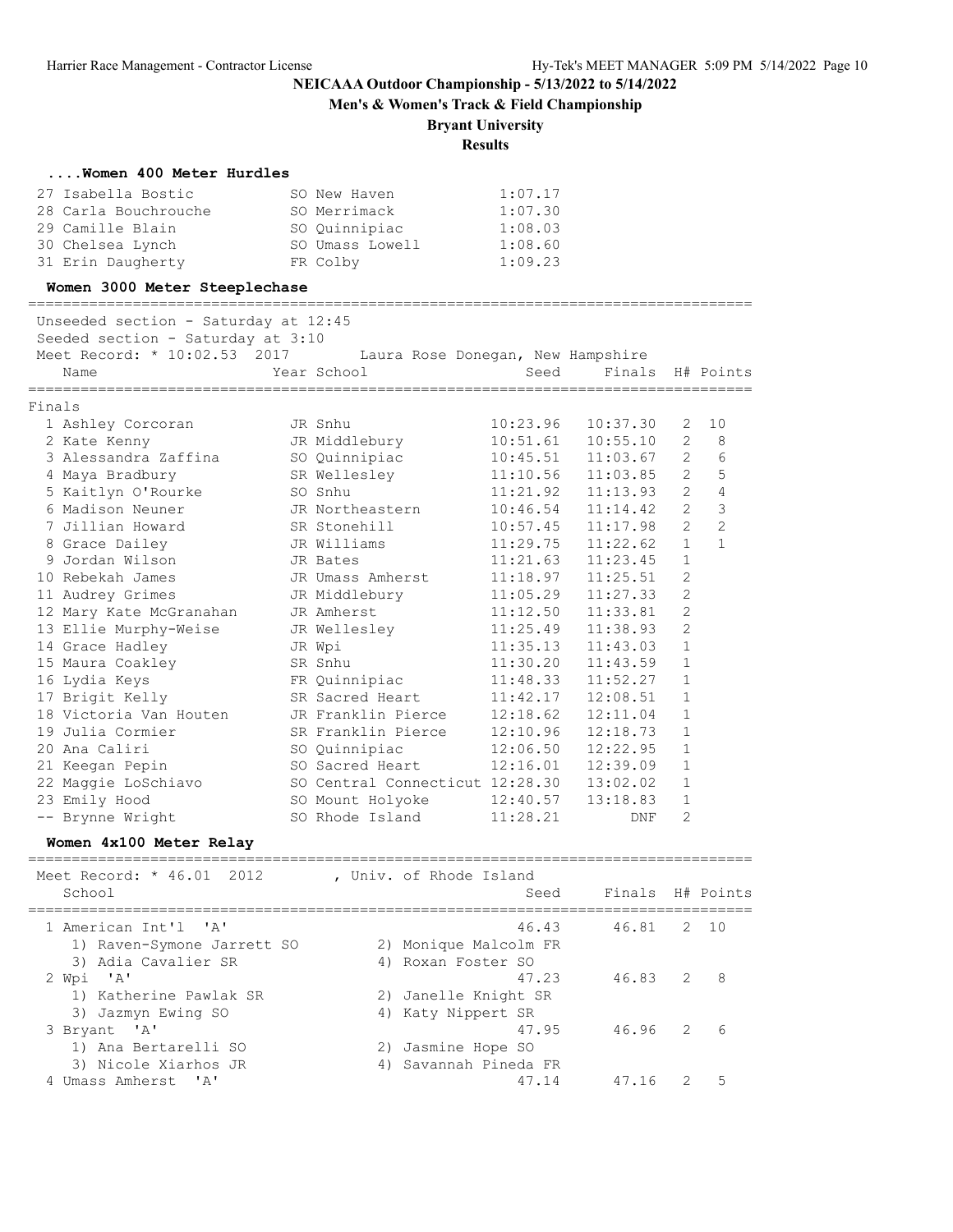# **Men's & Women's Track & Field Championship**

## **Bryant University**

## **Results**

## **....Women 4x100 Meter Relay**

| 1) Grace Poku FR                             |    | 2) Caroline Schissel SO |       |                |                |
|----------------------------------------------|----|-------------------------|-------|----------------|----------------|
| 3) Abigail Collins SR                        |    | 4) Lillian Kirry SO     |       |                |                |
| 5 Wheaton (Mass.) 'A'                        |    | 47.82                   | 47.21 | $\overline{2}$ | $\overline{4}$ |
| 1) Emily Zielinski FR                        |    | 2) Schyler Wyse SO      |       |                |                |
| 3) Alexandra Case SR                         |    | 4) Margaret Walker SR   |       |                |                |
| 6 So. Conn. St.<br>$\mathbf{I}$ $\mathbf{A}$ |    | 47.86                   | 47.42 | $\overline{2}$ | 3              |
| 1) Mackenzie Glenn FR                        |    | 2) Begotty Laroche JR   |       |                |                |
| 3) Dardielle Exantus FR                      |    | 4) Ella Maclean FR      |       |                |                |
| 7 Rhode Island 'A'                           |    | 47.89                   | 48.17 | 2              | 2              |
| 1) Trinity Smith JR                          |    | 2) Sydney Federico FR   |       |                |                |
| 3) Ciara French JR                           | 4) | Julia Campezato SR      |       |                |                |
| 8 Bridgewater St. 'A'                        |    | 48.55                   | 48.26 | $\mathbf{1}$   | 1              |
| 1) Alison McDonough JR                       |    | 2) Jailene Escalera JR  |       |                |                |
| 3) Kiara Abrantes FR                         |    | 4) Madison Ashley JR    |       |                |                |
| 9 Springfield<br>$^{\prime}$ A $^{\prime}$   |    | 48.78                   | 48.43 | 1              |                |
| 1) Gwendolyn Andersen SO                     |    | 2) Sydney Fackrell SR   |       |                |                |
| 3) Stephanie Brown SO                        |    | 4) Sabria Merrifield SO |       |                |                |
| 10 Connecticut College 'A'                   |    | 48.39                   | 48.52 | 1              |                |
| 1) Abby Ilusorio FR                          |    | 2) Erin Fitzpatrick SR  |       |                |                |
| 3) Jazmyn Gillespie SO                       |    | 4) Malissa Lindsey JR   |       |                |                |
| 11 Williams 'A'                              |    | 48.24                   | 48.57 | 2              |                |
| 1) Kiara Tan SO                              |    | 2) Gabby Odoom FR       |       |                |                |
| 3) Claudia Iannelli SO                       |    | 4) Camryn Taylor SO     |       |                |                |
| 12 Holy Cross 'A'                            |    | 48.27                   | 48.65 | $\mathbf{1}$   |                |
| 1) Kate Ashley JR                            |    | 2) Molly O'Connor FR    |       |                |                |
| 3) Ashley Thomas SR                          |    | 4) Ella Grey FR         |       |                |                |
| 13 Assumption 'A'                            |    | 49.40                   | 49.16 | $\mathbf{1}$   |                |
| 1) Alexandra Rippstein FR                    |    | 2) Jaimee Hirschfeld FR |       |                |                |
| 3) Chelsea Garcia-Baez FR                    |    | 4) Victoria Steffon JR  |       |                |                |
| 14 Brandeis<br>$^{\prime}$ A $^{\prime}$     |    | 49.37                   | 49.38 | $\mathbf{1}$   |                |
| 1) Yahni Lapa FR                             |    | 2) Alya Campbell FR     |       |                |                |
| 3) Smiley Huynh FR                           |    | 4) Devin Hiltunen SO    |       |                |                |
| 15 Southern Maine 'A'                        |    | 49.51                   | 49.85 | 1              |                |
| 1) Sophia Slovenski JR                       |    | 2) Emma Noonan FR       |       |                |                |
| 3) Catriona Gould SO                         |    | 4) Anna Reny FR         |       |                |                |
|                                              |    |                         |       |                |                |

#### **Women 4x400 Meter Relay** ===================================================================================

| Meet Record: * 3:40.84 2015                                       | , So. Conn. St<br>G Nixon, S Hill, C Hill, S Wattely   |                          |   |    |
|-------------------------------------------------------------------|--------------------------------------------------------|--------------------------|---|----|
| School                                                            | Seed                                                   | Finals H# Points         |   |    |
| 1 Umass Amherst 'A'<br>1) Daniella Pierre FR                      | 2) Kira Kopec SR                                       | $3:48.03$ $3:43.60$ 2 10 |   |    |
| 3) Sadai Headley-Mawasi FR<br>2 Mit 'A'<br>1) Paige Cooksey FR    | 4) Lillian Kirry SO<br>3:51.44<br>2) Marina Miller FR  | 3:49.21                  | 2 | 8  |
| 3) Olivia Dias FR<br>3 Middlebury 'A'<br>1) Michelle Louie SO     | 4) Julia Howarth FR<br>3:51.52<br>2) Nicky Johnson SR  | $3:51.57$ 2              |   | 6  |
| 3) Jackie Topping SR<br>4 Rhode Island 'A'<br>1) Trinity Smith JR | 4) Cassie Kearney SR<br>3:50.70<br>2) Sanaiya Watts SO | $3:52.12$ 2              |   | .5 |
| 3) Virsavia Goretoy SO                                            | Sydney Federico FR<br>4)                               |                          |   |    |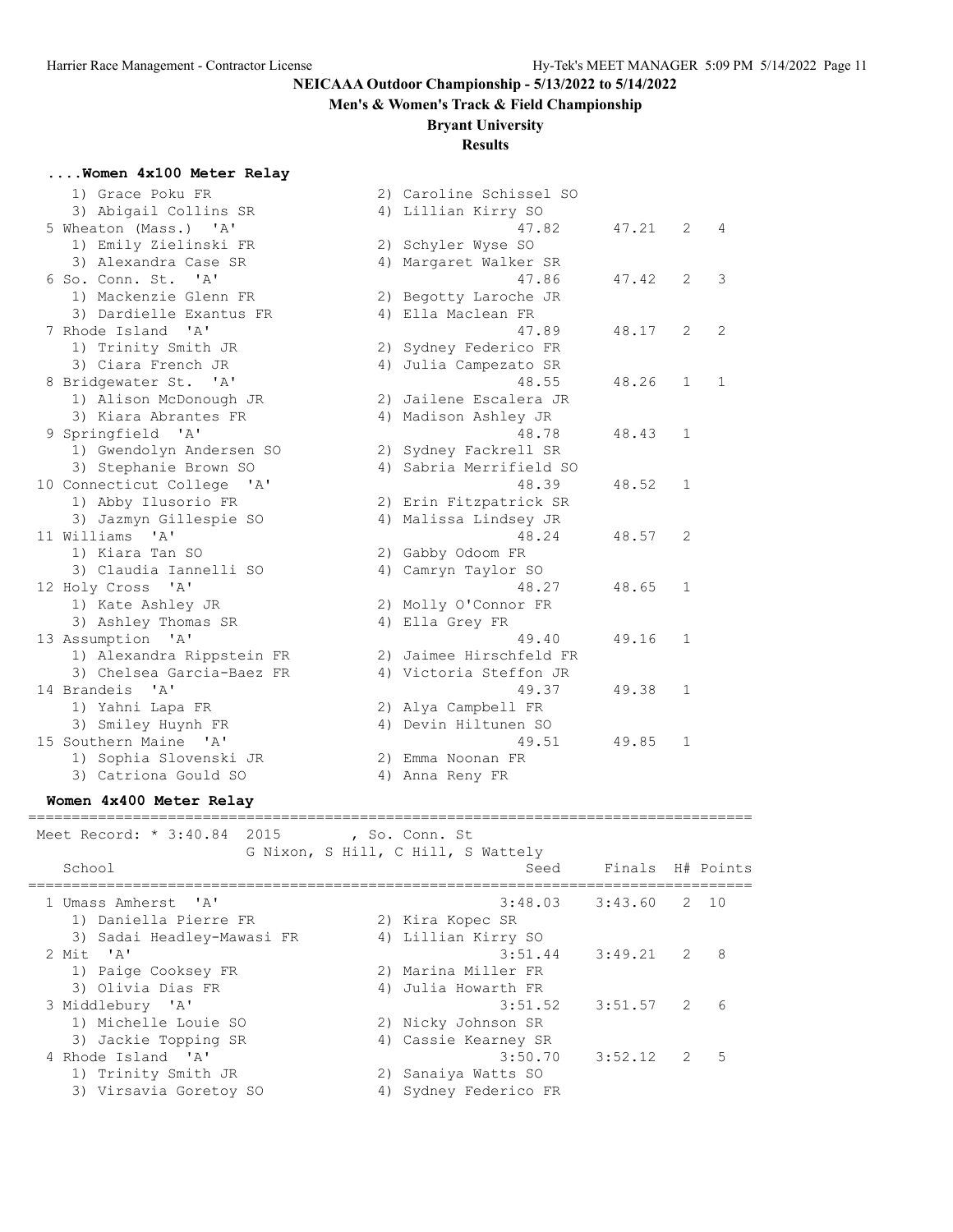#### **Men's & Women's Track & Field Championship**

#### **Bryant University**

### **Results**

### **....Women 4x400 Meter Relay**

| 5 So. Conn. St. 'A'       | $3:51.76$ $3:54.14$ 2 4     |         |             |            |
|---------------------------|-----------------------------|---------|-------------|------------|
| 1) Da'Nae Sherman FR      | 2) Dardielle Exantus FR     |         |             |            |
| 3) Gillian Penna SO       | 4) Rachel Dube FR           |         |             |            |
| 6 Holy Cross 'A'          | $3:53.42$ $3:57.79$         |         | $2 \quad 3$ |            |
| 1) Molly O'Connor FR      | 2) Ashley Thomas SR         |         |             |            |
| 3) Haley Murphy FR        | 4) Kate Ashley JR           |         |             |            |
| 7 Trinity (Conn.) 'A'     | 4:00.56                     | 3:59.38 | $1 \quad 2$ |            |
| 1) Sophia Jones FR        | 2) Cate Kneebone FR         |         |             |            |
| 3) Kennedy Mullen FR      | 4) Julianna Kennedy SO      |         |             |            |
| 8 Southern Maine 'A'      | 4:09.38                     | 4:00.24 | 1           | $\sqrt{1}$ |
| 1) Anna Reny FR           | 2) Emma Noonan FR           |         |             |            |
| 3) Catriona Gould SO      | 4) Rosemary Train SO        |         |             |            |
| 9 Connecticut College 'A' | 4:06.24                     | 4:04.67 | 1           |            |
| 1) Erin Fitzpatrick SR    | 2) Jazmyn Gillespie SO      |         |             |            |
| 3) Ellie Ebby SR          | 4) Erica MacSweeney JR      |         |             |            |
| 10 Brandeis 'A'           | 4:02.66                     | 4:07.13 | 1           |            |
| 1) Yahni Lapa FR          | 2) Natalie Hattan SO        |         |             |            |
| 3) Hannah Bohbot-Dridi FR | 4) Devin Hiltunen SO        |         |             |            |
| 11 Sacred Heart 'A'       | 4:07.72                     | 4:08.82 | 1           |            |
| 1) Madison Breckner FR    | 2) Prithika Satish SO       |         |             |            |
| 3) Tori Chorzepa FR       | 4) Abigail Scinicariello FR |         |             |            |
|                           |                             |         |             |            |

#### **Women 4x800 Meter Relay**

================================================================================

Meet Record: \* 8:56.54 2015 , UMass Amherst

 C Neves, K Powers, B Deveau, H MacLean School Seed Finals Points ================================================================================ 1 Quinnipiac 'A' 8:58.66 9:10.16 10 1) Liv DiStefano SO 2) Christina Gunsalus FR 3) Asia Mercier SO 4) Brooke Hagen SR 2 New Hampshire 'A' 8:50.67 9:12.39 8 1) Cailey Archer SO 2) Emma York SO 3) Lauren Dean JR 4) Regan Doody SO 3 Rhode Island 'A' 9:07.87 9:18.28 6 1) Sabrina Charron JR 2) Hannah Birdsall SO 3) Erin Hurley FR 4) Hanna O'Connor SO 4 Holy Cross 'A' 9:22.75 9:27.74 5 1) Sophia Maynard SR 2) Grace Hoelscher SR 3) Gabrielle Harmon SR 4) Kelsey O'Hara SR 5 Umass Amherst 'A' 9:20.73 9:28.19 4 1) Colette O'Leary SR 2) Elizabeth Hoenes SO 3) Samantha Schwers JR 4) Eugenia Fairhurst FR 6 Bryant 'A' 9:44.06 9:37.09 3 1) Sarah Freeman JR 2) Ali Kairys SO 3) Emma Grzybinski FR 4) Marissa Crowley SO 7 So. Conn. St. 'A' 9:46.74 9:47.96 2 1) Julia Mansfield SO 2) Briana Grecco FR 3) Vanessa Riccardi FR 4) Kiley Rodriguez SO 8 Mount Holyoke 'A' 9:49.55 9:53.96 1 1) Kim Beaver FR 2) Simone Jacob SR 3) Natalie Rodman SR 4) Lauren Selkin JR 9 Sacred Heart 'A' 9:52.38 10:16.01 1) Jacqueline Lage FR 2) Jessica Fontaine FR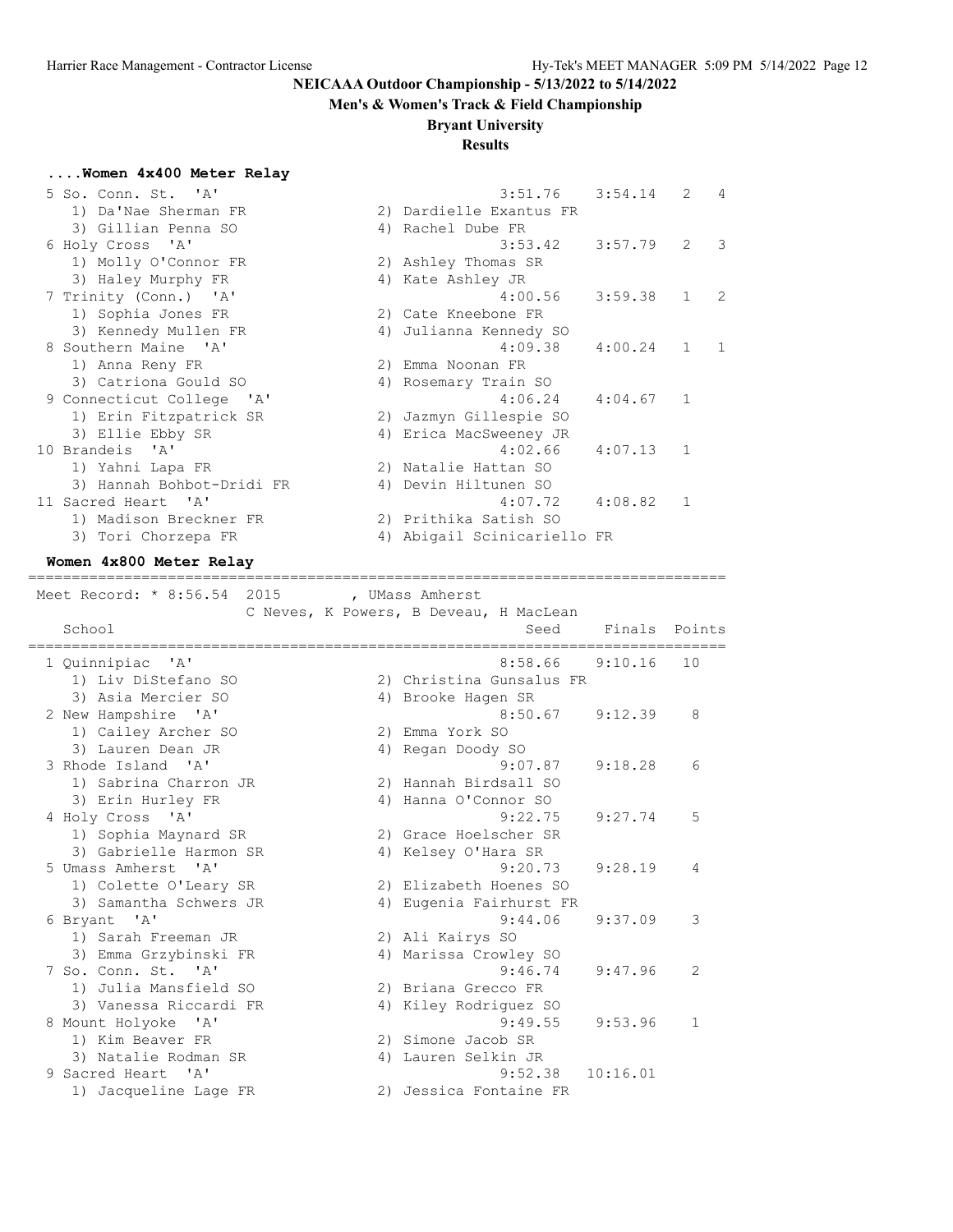**Men's & Women's Track & Field Championship**

## **Bryant University**

## **Results**

#### **....Women 4x800 Meter Relay**

| 3) Jessica Pigott SO    | 4) Brigit Kelly SR    |                      |
|-------------------------|-----------------------|----------------------|
| 10 Assumption 'A'       |                       | $9:48.74$ $10:28.13$ |
| 1) Madison Czarnecki JR | 2) Cassidy Elliott FR |                      |
| 3) Sarah Enes SO        | 4) Peri Snow SO       |                      |

#### **Women High Jump**

All measurements will be metric

Opening Height =  $1.60$  up 5cm thru 1.70 then up 3cm

Meet Record: \* 1.81m 1980 Julie White (5'11.75"), Boston University

==========================================================================================

| Name                                                        | Year School            | Seed  | Finals |             | Points       |
|-------------------------------------------------------------|------------------------|-------|--------|-------------|--------------|
| 1 Jaidyn Appel<br>1.60 1.65 1.70 1.73<br>O O XXX<br>$\circ$ | SO Tufts               | 1.76m | 1.70m  | $5 - 07.00$ | 10           |
| 2 Nouhayla Errahili<br>1.60 1.65 1.70<br>$\circ$<br>O XXX   | FR Franklin Pierce     | 1.73m | 1.65m  | $5 - 05.00$ | 5.75         |
| 2 Serenity Sands<br>1.60 1.65 1.70<br>$\Omega$<br>O XXX     | SO Bridgewater St.     | 1.67m | 1.65m  | $5 - 05.00$ | 5.75         |
| 2 Courtney Rowland<br>1.60 1.65 1.70<br>O O XXX             | FR Umass Amherst       | 1.67m | 1.65m  | $5 - 05.00$ | 5.75         |
| 2 Paola Brena<br>1.60 1.65 1.70<br>O O XXX                  | JR Franklin Pierce     | 1.70m | 1.65m  | $5 - 05.00$ | 5.75         |
| 6 Alissa Hurd<br>1.60 1.65 1.70<br>O XO XXX                 | FR Central Connecticut | 1.66m | J1.65m | $5 - 05.00$ | 2.50         |
| 6 Abigael Peterson<br>1.60 1.65 1.70<br>XO XXX<br>$\circ$   | JR Bridgewater St.     | 1.71m | J1.65m | $5 - 05.00$ | 2.50         |
| 8 Olivia Fetherston<br>1.60 1.65 1.70<br>O XXO XXX          | SO Rhode Island        | 1.65m | J1.65m | $5 - 05.00$ | $\mathbf{1}$ |
| 9 Erin Jensen<br>1.60 1.65<br>O XXX                         | SO Umass Lowell        | 1.67m | 1.60m  | $5 - 03.00$ |              |
| 9 Sydney Garrison<br>1.60 1.65<br>O XXX                     | SO Hartford            | 1.67m | 1.60m  | $5 - 03.00$ |              |
| 9 Gabriella Grattan<br>1.60 1.65 1.70<br>0 XPP<br>XX        | FR Trinity (Conn.)     | 1.68m | 1.60m  | $5 - 03.00$ |              |
| 9 Elizabeth Lodge<br>1.60 1.65<br>O XXX                     | SR Umass Amherst       | 1.69m | 1.60m  | $5 - 03.00$ |              |
| 13 Lauren Quann<br>1.60 1.65<br>XO XXX                      | SR New Hampshire       | 1.65m | J1.60m | $5 - 03.00$ |              |
| 13 Lea Doerries<br>1.60 1.65<br>XO XXX                      | SO Umass Amherst       | 1.66m | J1.60m | $5 - 03.00$ |              |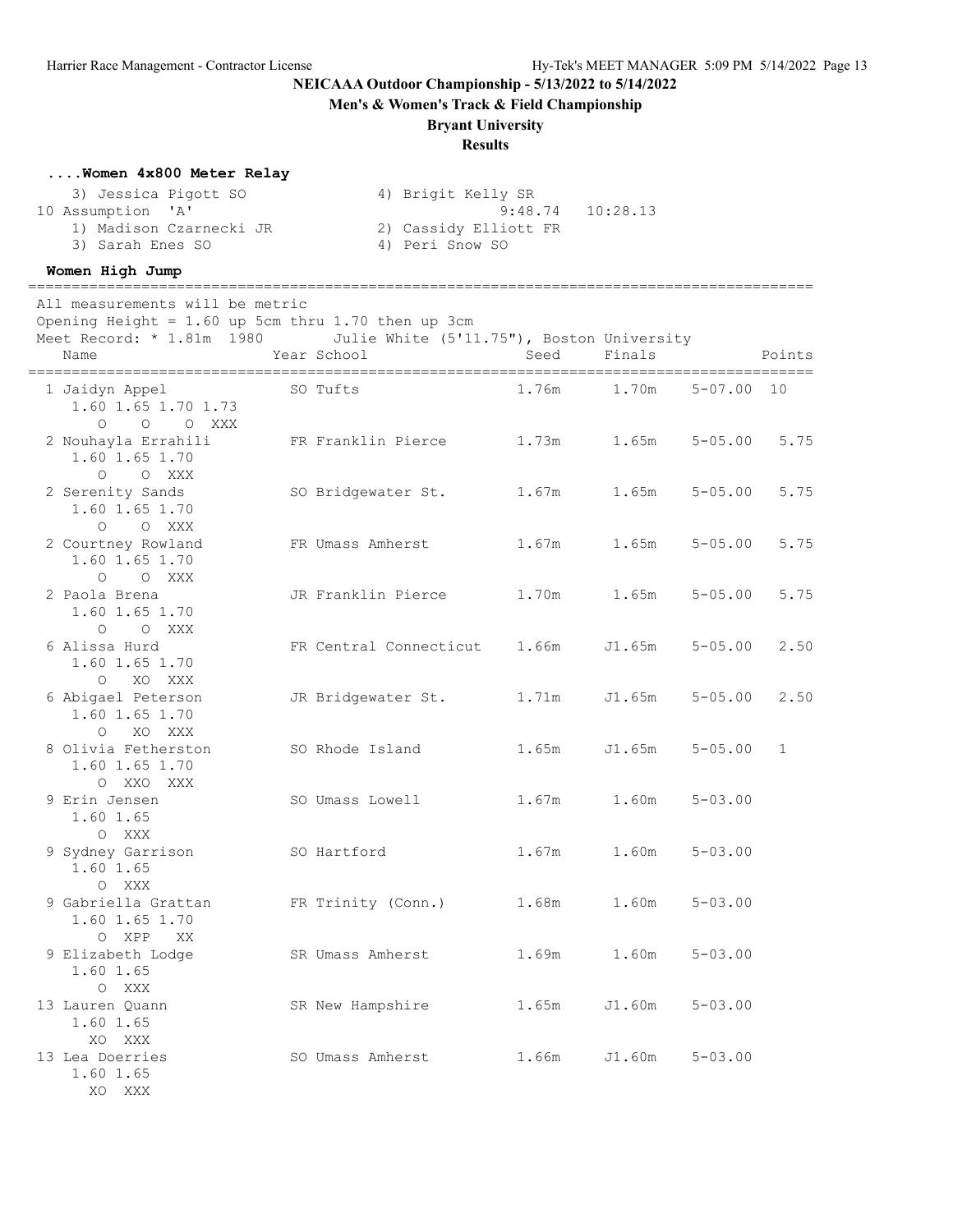**Men's & Women's Track & Field Championship**

#### **Bryant University**

**Results**

| Women High Jump                                                     |                   |       |        |             |
|---------------------------------------------------------------------|-------------------|-------|--------|-------------|
| 13 Bolu Taiwo<br>1.60 1.65                                          | JR Rhode Island   | 1.70m | J1.60m | $5 - 03.00$ |
| XO XXX<br>13 Gabriela Fasanelli<br>1.60 1.65                        | JR Dartmouth      | 1.65m | J1.60m | $5 - 03.00$ |
| XO XXX<br>17 Emma Hallet<br>1.60 1.65                               | SO Snhu           | 1.65m | J1.60m | $5 - 03.00$ |
| XXO XXX<br>17 Fleur Balogh De Galantha FR Umass Lowell<br>1.60 1.65 |                   | 1.65m | J1.60m | $5 - 03.00$ |
| XXO XXX<br>-- Isabel Llach<br>1.60                                  | FR Colby          | 1.64m | NH     |             |
| XXX<br>-- Hayley Dougela<br>1.60                                    | SR Merrimack      | 1.64m | ΝH     |             |
| XXX<br>-- Allison Schneider<br>1.60                                 | FR Holy Cross     | 1.65m | NH     |             |
| XXX<br>-- Olivia Jalbert<br>1.60                                    | SO Southern Maine | 1.67m | NH     |             |
| XXX<br>-- Tessa Bostwick<br>1.60                                    | SO Umass Amherst  | 1.60m | ΝH     |             |
| XXX X                                                               |                   |       |        |             |

**Women Pole Vault**

========================================================================================== All measurements in metrics Opening Height =  $3.45$  up 15cm thru  $3.75$  then  $+10$ cm Meet Record: \* 4.06m 2004 Laura Chmielewski (13'3.75"), Northeastern Name Tear School Seed Finals Points ========================================================================================== 1 Kylie Hilton SO Harvard 4.00m 4.05m 13-03.50 10 3.85 3.95 4.05 4.10 O XO O XXP 2 E. Annie Lineberger JR Holy Cross 3.94m 3.85m 12-07.50 8 3.60 3.75 3.85 3.95 O XO O XXX 3 Kelsie Hao JR Williams 3.85m J3.85m 12-07.50 6 3.60 3.75 3.85 3.95 O O XO XXX 4 Charlotte Hodge FR Bowdoin 3.86m 3.75m 12-03.50 5 3.45 3.60 3.75 3.85 O O O XXX<br>5 Yasmen Farag JR Maine  $3.80m$  3.60m 11-09.75 4 3.45 3.60 3.75 XXO O XXX 6 Skyler Bomba JR Merrimack 3.65m J3.60m 11-09.75 2 3.45 3.60 3.75 O XO XXX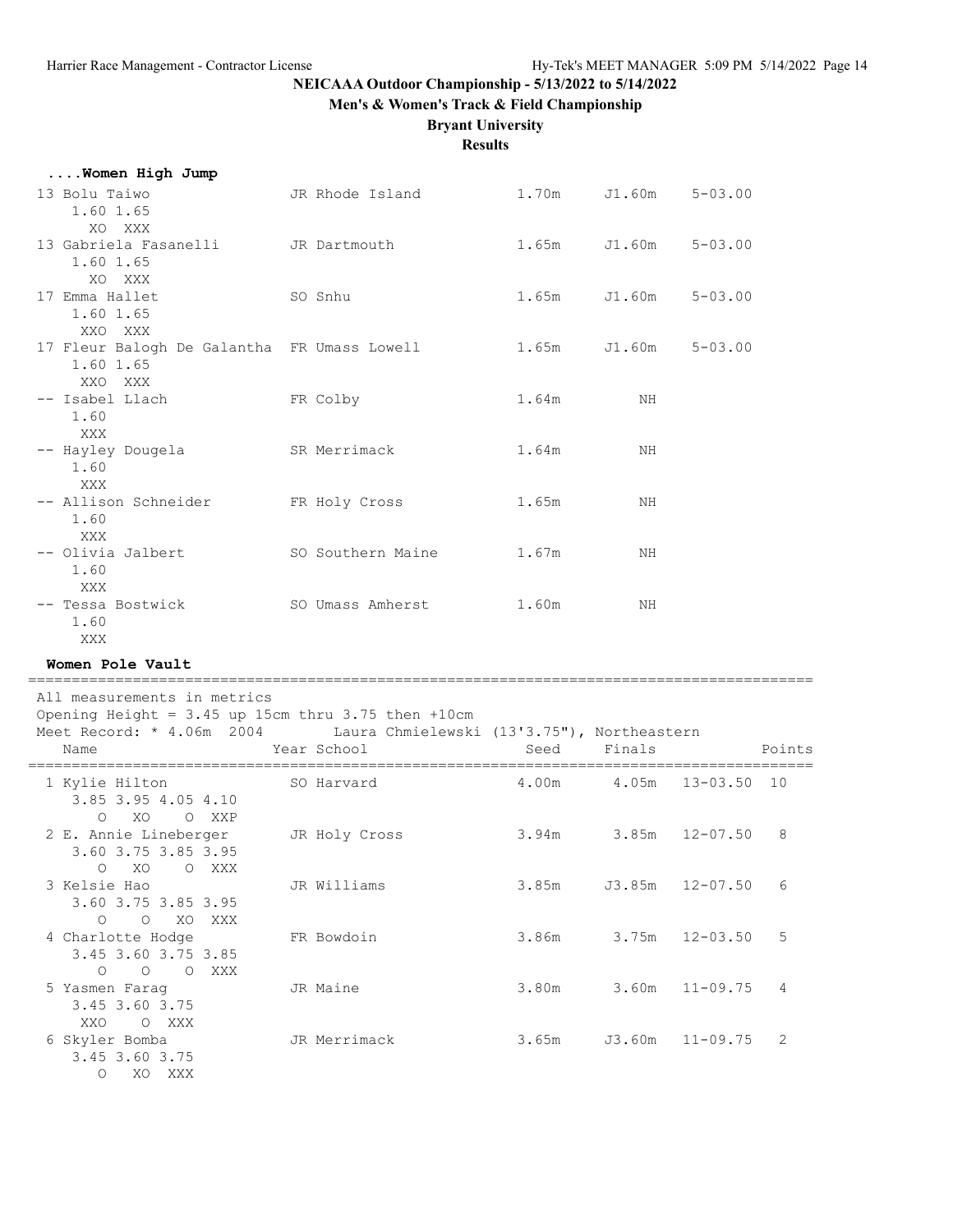**....Women Pole Vault**

# **NEICAAA Outdoor Championship - 5/13/2022 to 5/14/2022**

**Men's & Women's Track & Field Championship**

# **Bryant University**

**Results**

| 6 Jennifer Pasram<br>3.45 3.60 3.75<br>O XO XXX      | SO Sacred Heart  | 3.70m           | J3.60m       | $11 - 09.75$ | 2              |
|------------------------------------------------------|------------------|-----------------|--------------|--------------|----------------|
| 6 Rachel Hill<br>3.45 3.60 3.75<br>$\circ$<br>XO XXX | JR Umass Lowell  |                 | 3.75m J3.60m | $11 - 09.75$ | $\overline{c}$ |
| 9 Lois Warden<br>3.45 3.60 3.75<br>XO XO XXX         | SO Bryant        | 3.75m           | J3.60m       | $11 - 09.75$ |                |
| 10 Caroline Larkin<br>3.45 3.60 3.75<br>O XXO XXX    | SO Rhode Island  | 3.50m           | J3.60m       | $11 - 09.75$ |                |
| 11 Danielle Heine<br>3.45 3.60<br>O XXX              | SO New Hampshire | $3.66m$ $3.45m$ |              | $11 - 03.75$ |                |
| 11 Maya Grudman<br>3.45 3.60<br>O XXX                | FR Dartmouth     | 3.65m           | 3.45m        | $11 - 03.75$ |                |
| 13 Sophia Casciano<br>3.45 3.60<br>XO XXX            | JR Umass Amherst | 3.75m           | J3.45m       | $11 - 03.75$ |                |
| 14 Lila Wine<br>3.45 3.60<br>XXO XXX                 | SO Mit           | 3.60m           | J3.45m       | $11 - 03.75$ |                |
| -- Jenna Engels<br>3.45<br>XXX                       | FR Sacred Heart  | 3.45m           | NH           |              |                |
| -- Madison Garrigus<br>3.45<br>XXX                   | SO Coast Guard   | 3.58m           | ΝH           |              |                |
| -- Sydney Shannon<br>3.45<br>XXX                     | SO Rhode Island  | 3.50m           | NH           |              |                |
| -- Sarah Firth<br>3.45<br>XXX                        | FR Tufts         | 3.87m           | ΝH           |              |                |
| -- Jacqueline Ahrens<br>3.45<br>XXX                  | JR Mit           | 3.75m           | ΝH           |              |                |
| -- Jordan Hoffman<br>3.45<br>XXX                     | SR New Hampshire | 3.55m           | ΝH           |              |                |
| -- Zoe Wang<br>3.45<br>XXX                           | FR Middlebury    | 3.61m           | ΝH           |              |                |
| -- Alana Carroll<br>3.85<br>XXX                      | SO Harvard       | 4.11m           | ΝH           |              |                |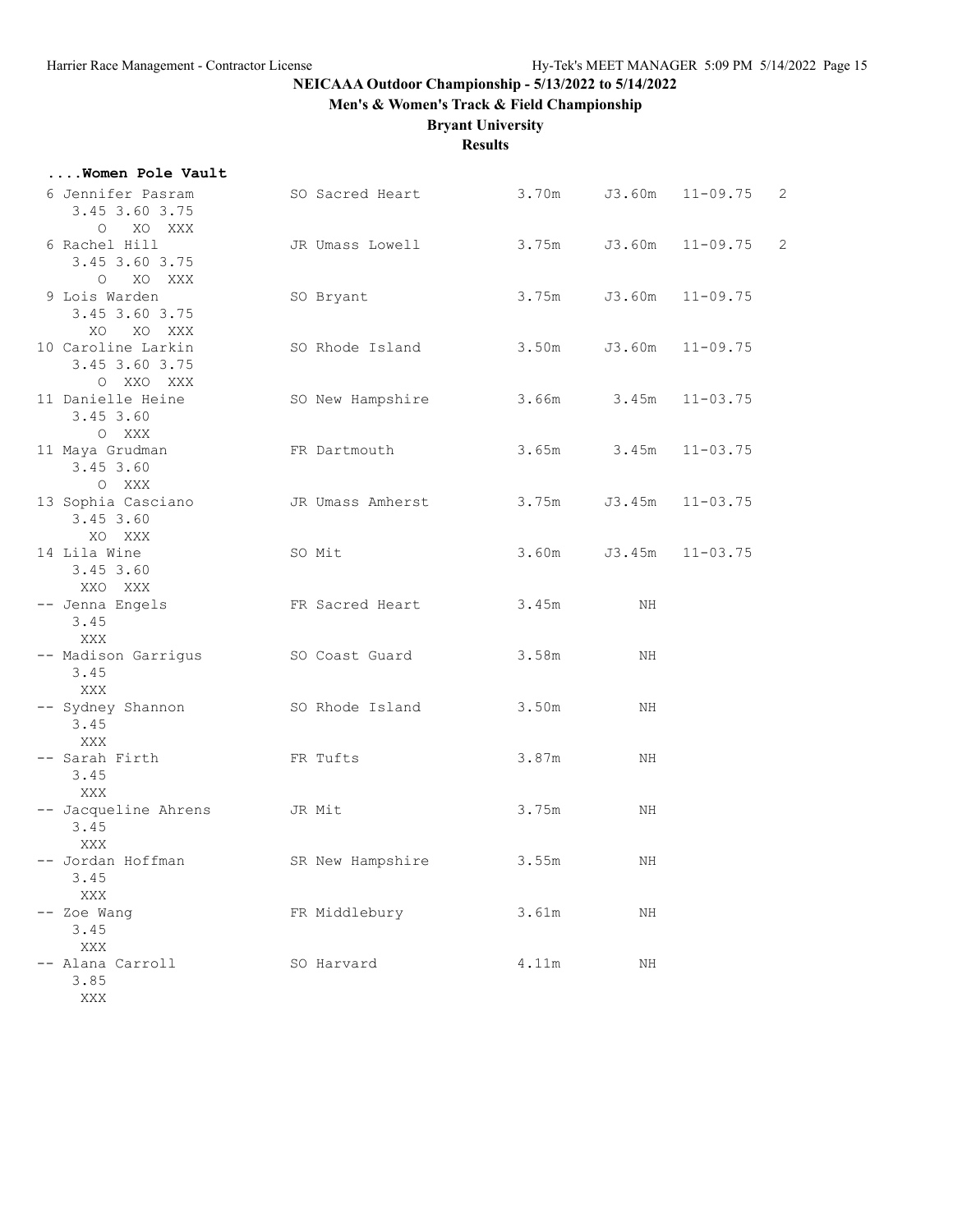**Men's & Women's Track & Field Championship**

## **Bryant University**

# **Results**

#### **Women Long Jump**

| Two Flights - best in last flight - random placement                    |                                                                                                     |                                     |                             |                                |                       |   |
|-------------------------------------------------------------------------|-----------------------------------------------------------------------------------------------------|-------------------------------------|-----------------------------|--------------------------------|-----------------------|---|
| All measurements in metrics                                             |                                                                                                     |                                     |                             |                                |                       |   |
| Nine (9) to Finals                                                      |                                                                                                     |                                     |                             |                                |                       |   |
| Meet Record: * 6.36m 2003 Viktoriya Rybalko (20'10.75"), Univ. of Maine |                                                                                                     |                                     |                             |                                |                       |   |
| Name                                                                    | Year School                                                                                         |                                     |                             | Seed Finals Wind H# Points     |                       |   |
|                                                                         |                                                                                                     |                                     | .========================== |                                |                       |   |
| 1 Katy Nippert SR Wpi                                                   | $5.69$ m (0.7) $5.73$ m (-0.5) $5.80$ m (+0.0) $5.85$ m (+0.0) $5.85$ m (+0.0) $5.81$ m (+0.0)      |                                     |                             | 6.06m 5.85m +0.0 19-02.50 2 10 |                       |   |
| 2 Kalli'ana Botelho SR Quinnipiac                                       |                                                                                                     | 5.85m                               |                             | 5.66m  0.8  18-07.00  2        |                       | 8 |
|                                                                         | $5.51m(-0.6)$ $5.25m(+0.0)$ $5.51m(-0.7)$ $5.62m(-0.8)$ FOUL $(+0.0)$ $5.66m(0.8)$                  |                                     |                             |                                |                       |   |
| 3 Mackenzie Glenn                                                       | FR So. Conn. St.                                                                                    | 5.64m                               |                             | $5.60m - 1.1$ 18-04.50 1       |                       | 6 |
|                                                                         | $5.29m (+0.0)$ FOUL $(+0.0)$ $5.60m (-1.1)$ $5.12m (+0.0)$ $5.49m (+0.0)$ $3.46m (+0.0)$            |                                     |                             |                                |                       |   |
| 4 Xiana Twombly                                                         | JR Rhode Island                                                                                     | 5.82m                               |                             | $5.53m -1.1$ $18-01.75$ 2      |                       | 5 |
|                                                                         | $5.16m(-0.9)$ $5.42m(+0.0)$ $5.53m(-1.1)$ $5.44m(+0.0)$ $5.46m(+0.0)$ $5.42m(+0.0)$                 |                                     |                             |                                |                       |   |
| 5 Olivia Johnson                                                        | SO Assumption                                                                                       | 5.55m                               |                             |                                |                       | 4 |
|                                                                         | $5.08$ m (+0.0) $5.30$ m (-0.5) $5.53$ m (0.8) $5.09$ m (+0.0) $5.30$ m (+0.0) $5.18$ m (+0.0)      |                                     |                             |                                |                       |   |
| 6 Lucy Ambroult                                                         | SO Bentley                                                                                          | 5.79m                               |                             | $5.52m + 0.0 18 - 01.50 2$     |                       | 3 |
|                                                                         | $5.21m (+0.0)$ $5.32m (0.1)$ $5.50m (-0.8)$ $5.12m (-0.3)$ $5.28m (0.4)$ $5.52m (+0.0)$             |                                     |                             |                                |                       |   |
| 7 Asia Hamilton                                                         | FR Boston University 6.06m                                                                          |                                     |                             | $5.47m + 0.0 17-11.50 2$       |                       | 2 |
|                                                                         | $5.20$ m $(0.2)$ $5.32$ m $(2.0)$ $5.41$ m $(-0.5)$ $FOUL(0.9)$ $5.40$ m $(-2.0)$ $5.47$ m $(+0.0)$ |                                     |                             |                                |                       |   |
| 8 Cady Barns                                                            | SR Middlebury                                                                                       | 5.66m                               |                             | 5.43m +0.0 17-09.75 1          |                       | 1 |
|                                                                         | $5.17m(-0.2)$ $5.43m(+0.0)$ $5.35m(+0.0)$ $5.05m(+0.0)$ $5.25m(+0.0)$ $5.36m(+0.0)$                 |                                     |                             |                                |                       |   |
| 9 Muffie Mazambani                                                      | SO Amherst                                                                                          |                                     |                             | 5.55m J5.43m +0.0 17-09.75 1   |                       |   |
| $5.06m (+0.0) 5.43m (+0.0) 5.12m (+0.0)$                                |                                                                                                     |                                     |                             |                                |                       |   |
| 10 Olivia Chamberlain FR New Hampshire                                  |                                                                                                     | $5.87m$ $5.38m$ $-0.1$ $17-08.00$ 2 |                             |                                |                       |   |
| $5.37m(-0.7) 5.38m(-0.1) 5.22m(-0.7)$                                   |                                                                                                     |                                     |                             |                                |                       |   |
| 11 Bridget McNally                                                      | SO Dartmouth                                                                                        | 5.95m                               |                             | $5.37m - 1.5$ 17-07.50 2       |                       |   |
| $5.04m(-0.2)$ FOUL $(-1.2)$ $5.37m(-1.5)$                               |                                                                                                     |                                     |                             |                                |                       |   |
| 12 Elizabeth Lodge                                                      | SR Umass Amherst 5.54m                                                                              |                                     |                             | J5.37m -0.6 17-07.50 1         |                       |   |
| $4.84m (+0.0)$ $4.70m (-0.1)$ $5.37m (-0.6)$                            |                                                                                                     |                                     |                             |                                |                       |   |
| 13 Tiarra Deveaux                                                       | FR Umass Amherst                                                                                    | 5.66m                               |                             | $5.33m +0.0 17-06.00 1$        |                       |   |
| $5.05m(-0.1) 5.33m(+0.0) 5.26m(+0.0)$                                   |                                                                                                     |                                     |                             |                                |                       |   |
| 14 Lauren Stern                                                         | SR Brown                                                                                            | 5.75m                               |                             | $5.30m -0.3$ 17-04.75 2        |                       |   |
| $5.30m(-0.3) 5.20m(+0.0) FOUL(0.1)$                                     |                                                                                                     |                                     |                             |                                |                       |   |
| 15 Savannah Vartabedian JR New Hampshire                                |                                                                                                     | 5.65m 5.24m 0.2 17-02.25 1          |                             |                                |                       |   |
| $5.18m(0.5) 5.03m(+0.0) 5.24m(0.2)$                                     |                                                                                                     |                                     |                             |                                |                       |   |
| 16 Kisha Francois                                                       | FR So. Conn. St.                                                                                    | 5.64m                               |                             | 5.22m  0.2  17-01.50  1        |                       |   |
| $5.14m (+0.0) 5.22m (0.2) F0UL (-0.9)$                                  |                                                                                                     |                                     |                             |                                |                       |   |
| 17 Mia Taranko                                                          | SO New Hampshire                                                                                    | 5.58m                               |                             | 5.20m +0.0 17-00.75 1          |                       |   |
| $5.20m (+0.0) 5.10m (+0.0) 5.12m (+0.0)$                                |                                                                                                     |                                     |                             |                                |                       |   |
| 18 Meline Almasian                                                      | SO New Hampshire                                                                                    | 5.69m                               |                             | J5.20m +0.0 17-00.75 1         |                       |   |
| FOUL $(+0.0)$ 4.95m $(+0.0)$ 5.20m $(+0.0)$                             |                                                                                                     |                                     |                             |                                |                       |   |
| 19 Jordan Lafave                                                        | FR Umass Amherst                                                                                    | 5.72m                               |                             | 5.17m +0.0 16-11.50 2          |                       |   |
| $5.10m(-1.0)$ 4.98m $(-2.0)$ 5.17m $(+0.0)$                             |                                                                                                     |                                     |                             |                                |                       |   |
| 20 Britney Del Mundo                                                    | SR Quinnipiac                                                                                       | 5.56m                               |                             | 4.45m +0.0 14-07.25 1          |                       |   |
| $4.28m(-1.9)$ FOUL $(+0.0)$ $4.45m(+0.0)$                               |                                                                                                     |                                     |                             |                                |                       |   |
| -- Jasmine Hope                                                         | SO Bryant                                                                                           | 5.91m                               | FOUL                        |                                | $\mathbf{2}^{\prime}$ |   |
| FOUL<br>FOUL                                                            |                                                                                                     |                                     |                             |                                |                       |   |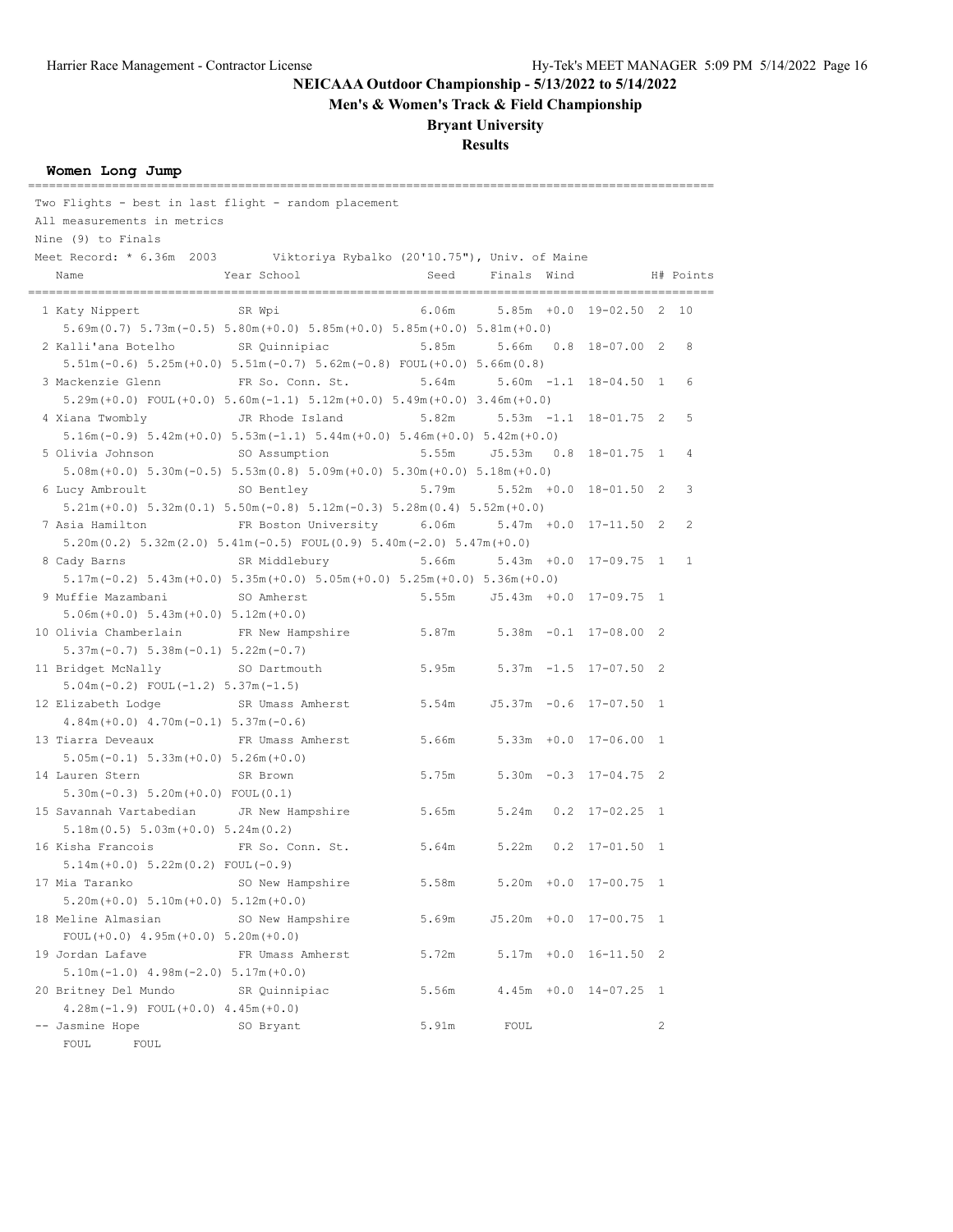**Men's & Women's Track & Field Championship**

## **Bryant University**

## **Results**

## **Women Triple Jump**

| Two Flights - best in last flight - random placement                   |                                                                                                                                     |                                       |             |  |                             |              |           |
|------------------------------------------------------------------------|-------------------------------------------------------------------------------------------------------------------------------------|---------------------------------------|-------------|--|-----------------------------|--------------|-----------|
| All measurements in metrics                                            |                                                                                                                                     |                                       |             |  |                             |              |           |
| Nine (9) to Finals                                                     |                                                                                                                                     |                                       |             |  |                             |              |           |
| Meet Record: * 12.84m 1993 Karen Phillips (42'1.5"), Boston University |                                                                                                                                     |                                       |             |  |                             |              |           |
| Name                                                                   | Year School                                                                                                                         | Seed                                  | Finals Wind |  |                             |              | H# Points |
| 1 Adia Cavalier                                                        | SR American Int'l                                                                                                                   | 12.56m                                |             |  | $12.34m -0.5 40-06.00 2 10$ |              |           |
|                                                                        | $12.29m(-2.3)$ $12.34m(-0.5)$ FOUL $(-2.8)$ $12.33m(-3.2)$ FOUL $(-1.9)$ $12.07m(-3.2)$                                             |                                       |             |  |                             |              |           |
| 2 Emma Cunningham                                                      | SO Dartmouth                                                                                                                        | 12.16m                                |             |  | 12.33m -4.1 40-05.50 2      |              | 8         |
|                                                                        | FOUL(-1.4) $11.97m(-3.2)$ FOUL(-1.5) $11.52m(-2.1)$ FOUL(-1.6) $12.33m(-4.1)$                                                       |                                       |             |  |                             |              |           |
| 3 Daryn Davis                                                          | SO Brown                                                                                                                            | 12.40m                                |             |  | $12.14m -1.0 39-10.00 2$    |              | 6         |
|                                                                        | $12.10\text{m}(-1.8)$ $11.74\text{m}(-2.8)$ $11.85\text{m}(-2.6)$ $10.12\text{m}(-1.8)$ $12.14\text{m}(-1.0)$ $12.14\text{m}(-0.8)$ |                                       |             |  |                             |              |           |
| 4 Rachel Fleischer                                                     | SR So. Conn. St.                                                                                                                    | 12.05m                                |             |  | 12.12m -2.5 39-09.25 2      |              | 5         |
|                                                                        | $11.75m(-1.1)$ $11.90m(-2.8)$ $11.88m(-2.8)$ $11.83m(-2.6)$ $FOUL(-1.6)$ $12.12m(-2.5)$                                             |                                       |             |  |                             |              |           |
| 5 Olivia Chamberlain                                                   | FR New Hampshire                                                                                                                    | 11.83m                                |             |  | 11.74m -1.8 38-06.25 2      |              | 4         |
|                                                                        | $11.16m(-1.9)$ $11.44m(-2.0)$ $11.49m(-2.4)$ $11.37m(-2.7)$ $FOUT(-1.4)$ $11.74m(-1.8)$                                             |                                       |             |  |                             |              |           |
| 6 Lauren Stern                                                         | SR Brown                                                                                                                            | 11.97m                                |             |  | 11.63m -1.5 38-02.00 2      |              | 3         |
|                                                                        | FOUL $(-2.7)$ 11.53m $(-0.8)$ 11.37m $(-1.6)$ 11.22m $(-1.9)$ 11.49m $(-2.8)$ 11.63m $(-1.5)$                                       |                                       |             |  |                             |              |           |
| 7 Jaidyn Appel                                                         | SO Tufts                                                                                                                            | 11.63m                                |             |  | $11.44m -2.1$ 37-06.50 1    |              | 2         |
|                                                                        | FOUL $(-0.9)$ 11.22m $(-0.8)$ 11.44m $(-2.1)$ FOUL $(-3.9)$ 11.40m $(-1.1)$ 11.07m $(+0.0)$                                         |                                       |             |  |                             |              |           |
| 8 Lisa Weyhenmeyer                                                     | FR Boston University 11.79m J11.44m -3.4 37-06.50 2                                                                                 |                                       |             |  |                             |              | 1         |
|                                                                        | $10.85m(-0.7)$ FOUL $(-1.8)$ $11.44m(-3.4)$ $11.04m(-1.0)$ FOUL $(-1.6)$ $11.02m(-1.2)$                                             |                                       |             |  |                             |              |           |
| 9 Obiamaka Iqwenaqu                                                    | JR Holy Cross                                                                                                                       | $12.02m$ $11.40m$ $-1.8$ $37-05.00$ 2 |             |  |                             |              |           |
|                                                                        | $11.08m(-2.7)$ $11.38m(-1.5)$ $FOUT(-1.9)$ $11.27m(-1.4)$ $11.40m(-1.8)$ $FOUT(-3.7)$                                               |                                       |             |  |                             |              |           |
| 10 Olivia Johnson                                                      | SO Assumption                                                                                                                       | 11.44m   11.37m -1.8   37-03.75   1   |             |  |                             |              |           |
| $10.60m(-2.1)$ $10.89m(+0.0)$ $11.37m(-1.8)$                           |                                                                                                                                     |                                       |             |  |                             |              |           |
| 11 Asia Hamilton                                                       | FR Boston University                                                                                                                | 12.08m                                |             |  | $11.31m -2.0 37-01.25 2$    |              |           |
| FOUL $(-1.7)$ 11.16m $(-2.5)$ 11.31m $(-2.0)$                          |                                                                                                                                     |                                       |             |  |                             |              |           |
| 12 Janae Kelly                                                         | SO American Int'l                                                                                                                   | 11.51m                                |             |  | $11.20m - 1.5$ 36-09.00 1   |              |           |
| $11.20m(-1.5)$ $11.19m(-2.4)$ $10.55m(-1.5)$                           |                                                                                                                                     |                                       |             |  |                             |              |           |
| 13 Emma White                                                          | JR Maine                                                                                                                            | 11.68m                                |             |  | $11.06m - 1.7 36 - 03.50 1$ |              |           |
| FOUL $(-1.0)$ 11.06m $(-1.7)$ 10.84m $(-1.5)$                          |                                                                                                                                     |                                       |             |  |                             |              |           |
| 14 Shayna Smith                                                        | JR So. Conn. St.                                                                                                                    | 11.59m                                |             |  | $11.00m -0.4 36-01.25 1$    |              |           |
| $11.00m(-0.4)$ $10.64m(-1.7)$ $10.90m(-2.6)$                           |                                                                                                                                     |                                       |             |  |                             |              |           |
| 15 Tyler Berry                                                         | SR Umass Amherst                                                                                                                    | 11.28m                                |             |  | $10.86m - 0.1$ 35-07.75 1   |              |           |
| $10.66m(-1.6) 10.86m(-0.1) 10.78m(-2.6)$                               |                                                                                                                                     |                                       |             |  |                             |              |           |
| 16 Britney Del Mundo SR Quinnipiac                                     |                                                                                                                                     | 12.06m                                |             |  | $10.75m - 1.9$ 35-03.25 2   |              |           |
| FOUL<br>10.75m (-1.9) FOUL                                             |                                                                                                                                     |                                       |             |  |                             |              |           |
| 17 Skyler Bomba                                                        | JR Merrimack                                                                                                                        | 11.23m                                |             |  | $10.72m - 1.4$ 35-02.00 1   |              |           |
| $10.72m(-1.4)$ FOUL $(-0.4)$ 10.53m $(-1.2)$                           |                                                                                                                                     |                                       |             |  |                             |              |           |
| 18 Aaliyah Walker                                                      | SO Central Connecticut                                                                                                              | 11.40m                                |             |  | 10.54m +0.0 34-07.00 1      |              |           |
| FOUL $(-0.5)$ 10.54m $(+0.0)$ FOUL $(-2.2)$                            |                                                                                                                                     |                                       |             |  |                             |              |           |
| 19 Erica MacSweeney                                                    | JR Connecticut College                                                                                                              | 11.52m                                |             |  | $10.53m -1.3$ 34-06.75 1    |              |           |
| FOUL $(-3.3)$ 10.46m $(-1.3)$ 10.53m $(-1.3)$                          |                                                                                                                                     |                                       |             |  |                             |              |           |
| -- Hailey Parrotti                                                     | FR Assumption                                                                                                                       | 11.23m                                | FOUL        |  |                             | $\mathbf{1}$ |           |
| FOUL $(-1.9)$ FOUL $(-0.3)$ FOUL $(-1.7)$                              |                                                                                                                                     |                                       |             |  |                             |              |           |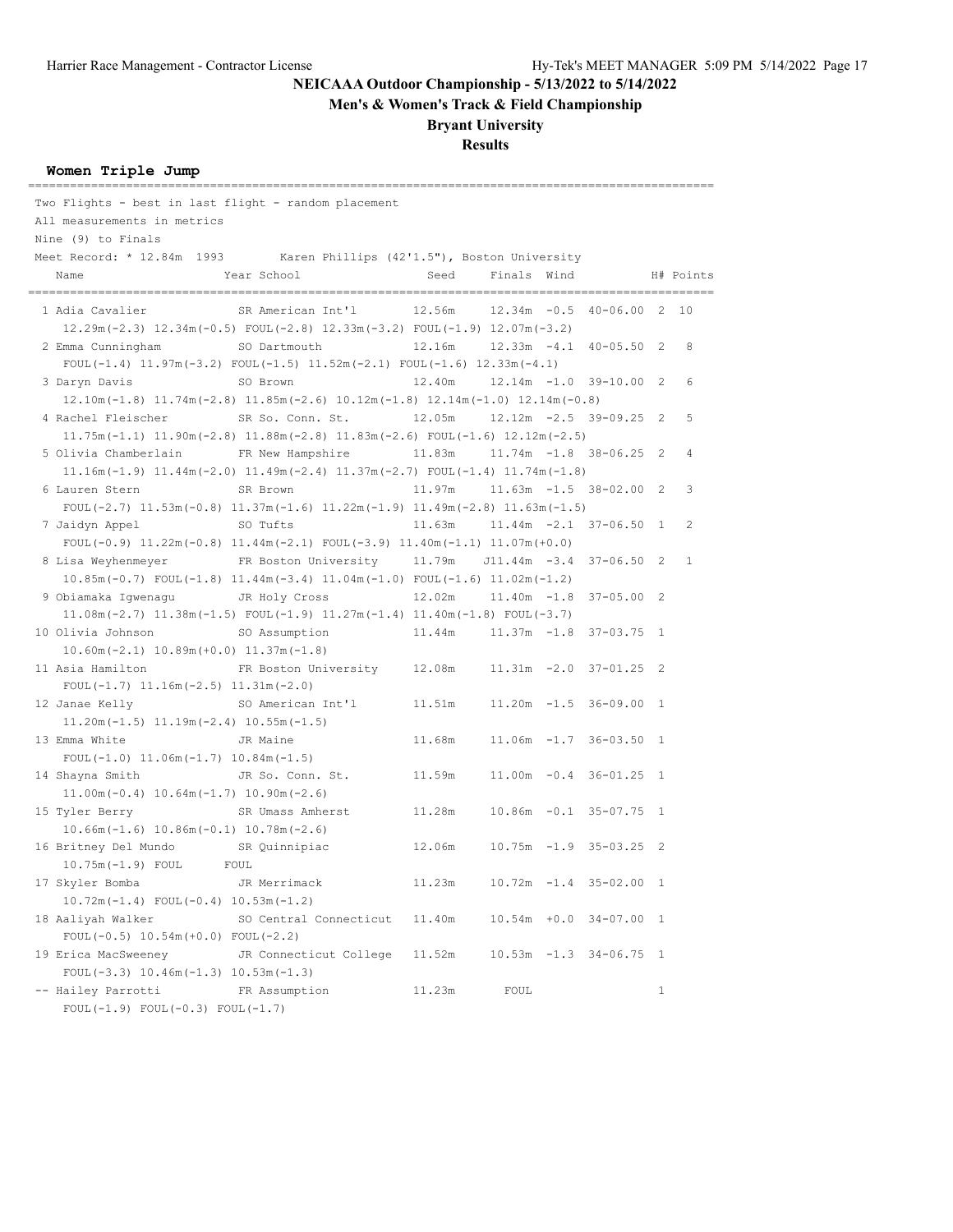**Men's & Women's Track & Field Championship**

## **Bryant University**

# **Results**

### **Women Shot Put**

| Two Flights - best in last flight - random placement<br>All measurements in metrics<br>Nine (9) to Finals |                      |        |                 |                             |                |
|-----------------------------------------------------------------------------------------------------------|----------------------|--------|-----------------|-----------------------------|----------------|
| Meet Record: * 15.94m 1981 Sandy Burke (52'3.75"), Northeastern<br>Name                                   | Year School          | Seed   | Finals          |                             | H# Points      |
|                                                                                                           |                      |        |                 |                             |                |
| 1 Julia Reglewski                                                                                         | FR Dartmouth         |        | 15.13m   15.00m | 49-02.50 2 10               |                |
| 14.33m 13.96m 15.00m 13.60m 14.00m 14.47m                                                                 |                      |        |                 |                             |                |
| 2 Danielle Notarfrancesco SR Umass Amherst                                                                |                      |        |                 | $48 - 01.25$ 2              | 8              |
| 13.80m  14.15m  14.08m  13.87m  13.88m  14.66m                                                            |                      |        |                 |                             |                |
| 3 Lily Lockhart<br>13.74m  13.33m  13.36m  14.13m  13.50m  14.25m                                         | JR Dartmouth         | 15.15m | 14.25m          | $46 - 09.00$ 2              | 6              |
| 4 Alexis Boykin                                                                                           | FR Mit               | 13.89m | 14.17m          | $46 - 06.00$ 2              | 5              |
| 12.76m  13.71m  13.34m  13.81m  14.17m  13.90m                                                            |                      |        |                 |                             |                |
| 5 Skylar Barthelmes SR Wpi                                                                                |                      | 13.96m | 13.78m          | $45 - 02.50$ 2              | $\overline{4}$ |
| 13.28m  13.40m  13.19m  13.01m  13.78m  13.70m                                                            |                      |        |                 |                             |                |
| 6 Kendra Ezeama                                                                                           | SO Brown             | 14.47m | 13.62m          | $44 - 08.25$ 2              | 3              |
| 13.12m FOUL 12.11m FOUL 13.62m FOUL                                                                       |                      |        |                 |                             |                |
| 7 Mikah Maples                                                                                            | SR Quinnipiac        | 14.31m |                 | 13.39m  43-11.25  2         | $\overline{2}$ |
| 13.25m  13.39m  13.02m  FOUL  FOUL  FOUL                                                                  |                      |        |                 |                             |                |
| 8 Abbie Mokwuah                                                                                           | JR Sacred Heart      | 13.72m | 13.22m          | $43 - 04.50$ 2              | $\mathbf{1}$   |
| 12.45m  12.63m  12.82m  12.56m  13.22m  12.94m                                                            |                      |        |                 |                             |                |
| 9 Juliana Nakouzi                                                                                         | SO Boston University | 13.09m | 13.19m          | $43 - 03.25$ 1              |                |
| 13.19m FOUL 12.45m 12.61m 12.76m 12.73m                                                                   |                      |        |                 |                             |                |
| 10 Jaigan Boudreau                                                                                        | FR Southern Maine    | 12.68m | 12.77m          | $41 - 10.75$ 1              |                |
| 11.90m  12.77m  11.86m                                                                                    |                      |        |                 |                             |                |
| 11 Kira Kopec                                                                                             | SR Umass Amherst     | 13.31m | 12.69m          | $41 - 07.75$ 2              |                |
| 12.69m  12.09m  11.81m                                                                                    |                      |        |                 |                             |                |
| 12 Shannon Parks                                                                                          | SR Keene State       | 12.60m |                 | $12.68m$ $41-07.25$ 1       |                |
| 11.74m  11.99m  12.68m                                                                                    |                      |        |                 |                             |                |
| 13 Madeleine Duchaussee                                                                                   | SO Northeastern      | 13.83m | 12.52m          | $41 - 01.00$ 2              |                |
| 12.43m  12.52m  11.96m                                                                                    |                      |        |                 |                             |                |
| 14 Paige Boudreau                                                                                         | SR Maine             | 12.54m | 12.50m          | $41 - 00.25$ 1              |                |
| FOUL 12.50m FOUL                                                                                          |                      |        |                 |                             |                |
| 15 Megan Wood                                                                                             | SO Rhode Island      | 13.24m | 12.48m          | $40 - 11.50$ 2              |                |
| 12.48m  11.96m  12.19m                                                                                    |                      |        |                 |                             |                |
| 16 Jordyn Shubrick                                                                                        | SR Holy Cross        | 13.10m | 12.46m          | $40 - 10.50$ 1              |                |
| 12.16m  12.33m  12.46m                                                                                    |                      |        |                 |                             |                |
| 17 Kasey Thomas                                                                                           | SO Bryant            |        |                 | 12.20m  12.42m  40-09.00  1 |                |
| 12.42m  11.89m  11.74m                                                                                    |                      |        |                 |                             |                |
| 18 Jianna Peno                                                                                            | JR Rhode Island      | 12.80m | 12.30m          | $40 - 04.25$ 1              |                |
| 12.30m  12.29m  12.20m                                                                                    |                      |        |                 |                             |                |
| 19 Gabriella Pagnini                                                                                      | SO Umass Amherst     | 12.40m | 12.25m          | $40 - 02.25$ 1              |                |
| FOUL 12.02m 12.25m                                                                                        |                      |        |                 |                             |                |
| 20 Lily Lagoy                                                                                             | SO Bryant            | 13.16m | 12.02m          | $39 - 05.25$ 2              |                |
| 11.84m  12.02m  11.89m                                                                                    |                      |        |                 |                             |                |
| 21 Claudia Damboise                                                                                       | SO Maine             | 12.36m | 11.86m          | $38 - 11.00$ 1              |                |
| 11.59m  11.14m  11.86m                                                                                    | 0.03m                |        |                 |                             |                |
| 22 Rebekah Hunnewell-Dunphe                                                                               | SO Maine             | 12.28m | 11.72m          | $38 - 05.50$ 1              |                |
| 10.57m  10.22m  11.72m                                                                                    |                      |        |                 |                             |                |
| 23 Elaina Panagakos                                                                                       | FR Maine             | 12.18m | 11.30m          | $37 - 01.00$ 1              |                |
| FOUL 11.10m 11.30m                                                                                        |                      |        |                 |                             |                |
| 24 Laila Bunnitt                                                                                          | SO Snhu              | 12.16m | 10.86m          | $35 - 07.75$ 1              |                |
| 10.86m  10.77m  FOUL                                                                                      |                      |        |                 |                             |                |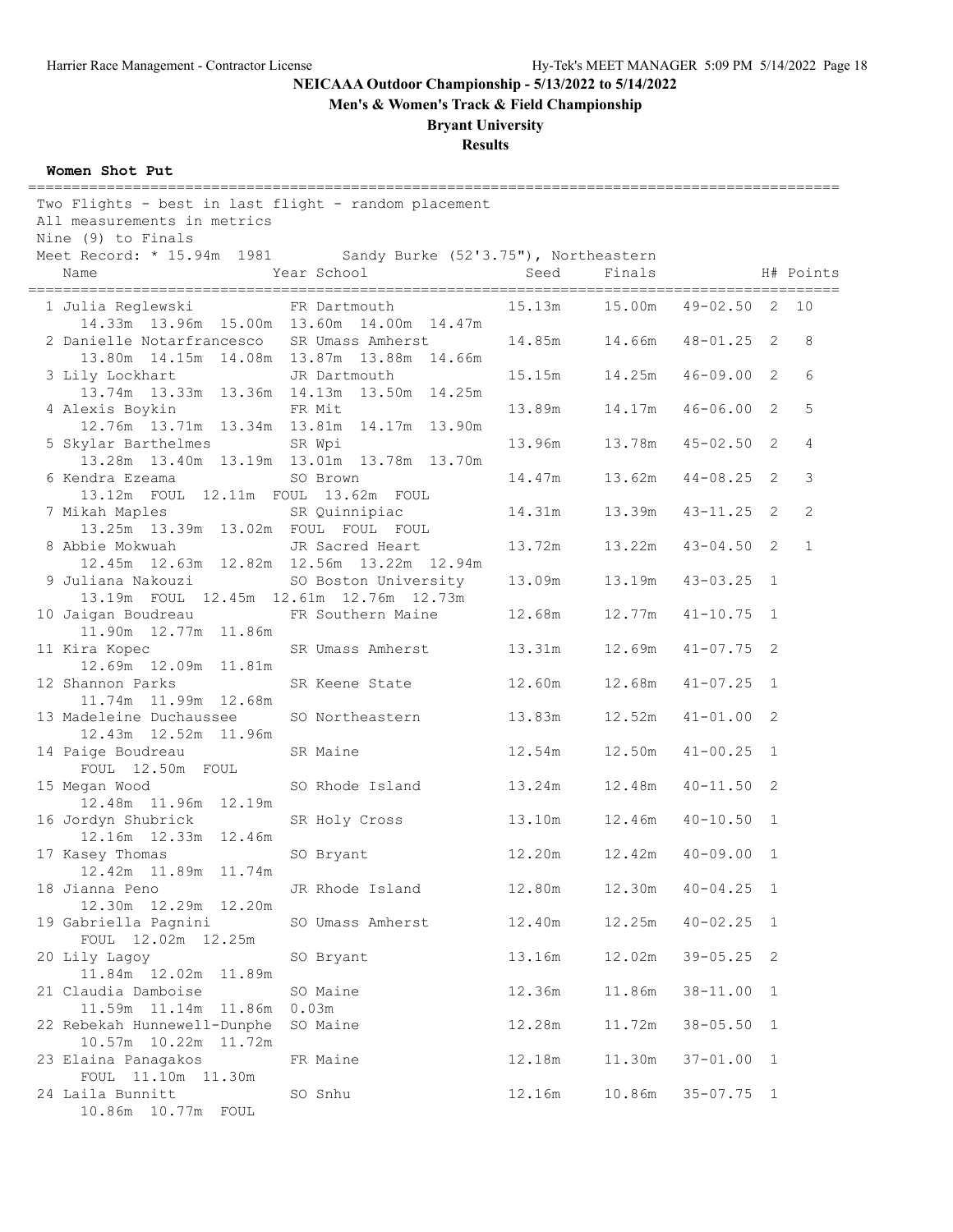**Men's & Women's Track & Field Championship**

# **Bryant University**

# **Results**

#### **Women Discus Throw**

| Two Flights - best in last flight - random placement<br>All measurements in metrics<br>Nine (9) to Finals |                      |        |               |              |                |
|-----------------------------------------------------------------------------------------------------------|----------------------|--------|---------------|--------------|----------------|
| Meet Record: * 49.85m 2012 Kelly Allen, Tufts<br>Name                                                     | Year School          |        | Seed Finals   |              | H# Points      |
| 1 Emma Vasen<br>FOUL 44.61m 51.59m PASS PASS PASS                                                         | SO Yale              | 49.52m | $51.59m*$     | 169-03 2     | 10             |
| 2 Samantha Andrews<br>44.95m 43.84m 41.83m 45.82m 46.90m 40.55m                                           | SR Rhode Island      |        | 44.36m 46.90m | $153 - 10$ 2 | 8              |
| 3 Julia Reglewski<br>FOUL 46.38m 44.39m FOUL FOUL FOUL                                                    | FR Dartmouth         | 47.78m | 46.38m        | $152 - 02$ 2 | 6              |
| 4 Abigail Klinge<br>45.64m FOUL FOUL 41.78m 46.11m 44.90m                                                 | FR Northeastern      | 44.45m | 46.11m        | $151 - 03$ 2 | 5              |
| 5 Skylar Barthelmes<br>43.99m FOUL FOUL FOUL 45.52m FOUL                                                  | SR Wpi               | 45.02m | 45.52m        | $149 - 04$ 2 | $\overline{4}$ |
| 6 Mikah Maples<br>42.58m  45.05m  FOUL  FOUL  43.40m  44.64m                                              | SR Quinnipiac        |        | 47.29m 45.05m | $147 - 10$ 2 | 3              |
| 7 Megan Wood<br>FOUL 44.62m 42.84m FOUL 42.31m 37.83m                                                     | SO Rhode Island      |        | 43.30m 44.62m | $146 - 05$ 2 | $\overline{2}$ |
| 8 Robyn Krafft<br>37.73m  43.14m  42.68m  41.31m  43.07m  43.04m                                          | SO Hartford          | 41.69m | 43.14m        | $141 - 06$ 1 | $\mathbf{1}$   |
| 9 Gabriella Pagnini<br>39.09m  41.20m  41.78m  FOUL  35.01m  39.92m                                       | SO Umass Amherst     |        | 41.83m 41.78m | $137 - 01$ 1 |                |
| 10 Jaigan Boudreau<br>36.90m 37.88m 41.75m                                                                | FR Southern Maine    | 41.88m | 41.75m        | $137 - 00$ 2 |                |
| 11 Emily Ball<br>41.42m 39.15m 41.63m                                                                     | FR Mit               | 42.38m | 41.63m        | $136 - 07$ 2 |                |
| 12 Claire Kuzma<br>39.65m 40.75m 41.33m                                                                   | FR Northeastern      | 39.77m | 41.33m        | $135 - 07$ 1 |                |
| 13 Hannah Flores<br>40.94m  41.27m  40.51m                                                                | SR Merrimack         | 40.88m | 41.27m        | $135 - 05$ 1 |                |
| 14 Cheyenne Figueroa<br>39.51m  40.19m  FOUL                                                              | SO Umass Amherst     | 42.66m | 40.19m        | $131 - 10$ 2 |                |
| 15 Kalea Salang<br>FOUL 38.02m 39.12m                                                                     | JR Coast Guard       | 38.70m | 39.12m        | $128 - 04$ 1 |                |
| 16 Morgan Collins<br>38.59m 38.12m 35.22m                                                                 | SO Wpi               | 38.18m | 38.59m        | $126 - 07$ 1 |                |
| 17 Julietta Ambartsoumian<br>37.75m 38.33m 36.43m                                                         | FR Northeastern      | 40.12m | 38.33m        | $125 - 09$ 1 |                |
| 18 Rebekah Hunnewell-Dunphe<br>37.02m 38.26m 31.91m                                                       | SO Maine             | 38.98m | 38.26m        | $125 - 06$ 1 |                |
| 19 Zoe Barnes<br>31.05m 37.24m 37.78m                                                                     | FR Southern Maine    | 38.96m | 37.78m        | $123 - 11$ 1 |                |
| 20 Morgan Kelley                                                                                          | FR Vermont           | 39.16m | 37.38m        | $122 - 08$ 1 |                |
| 21 Alexis Boykin<br>FOUL 37.26m 35.39m                                                                    | FR Mit               | 43.99m | 37.26m        | $122 - 03$ 2 |                |
| 22 Laila Bunnitt                                                                                          | SO Snhu              | 41.05m | J37.26m       | $122 - 03$ 1 |                |
| 23 Juliana Nakouzi<br>36.39m FOUL FOUL                                                                    | SO Boston University | 41.44m | 36.39m        | $119 - 05$ 1 |                |
| 24 Erica Magnuson<br>35.84m 35.59m FOUL                                                                   | SR Maine             | 42.30m | 35.84m        | $117 - 07$ 2 |                |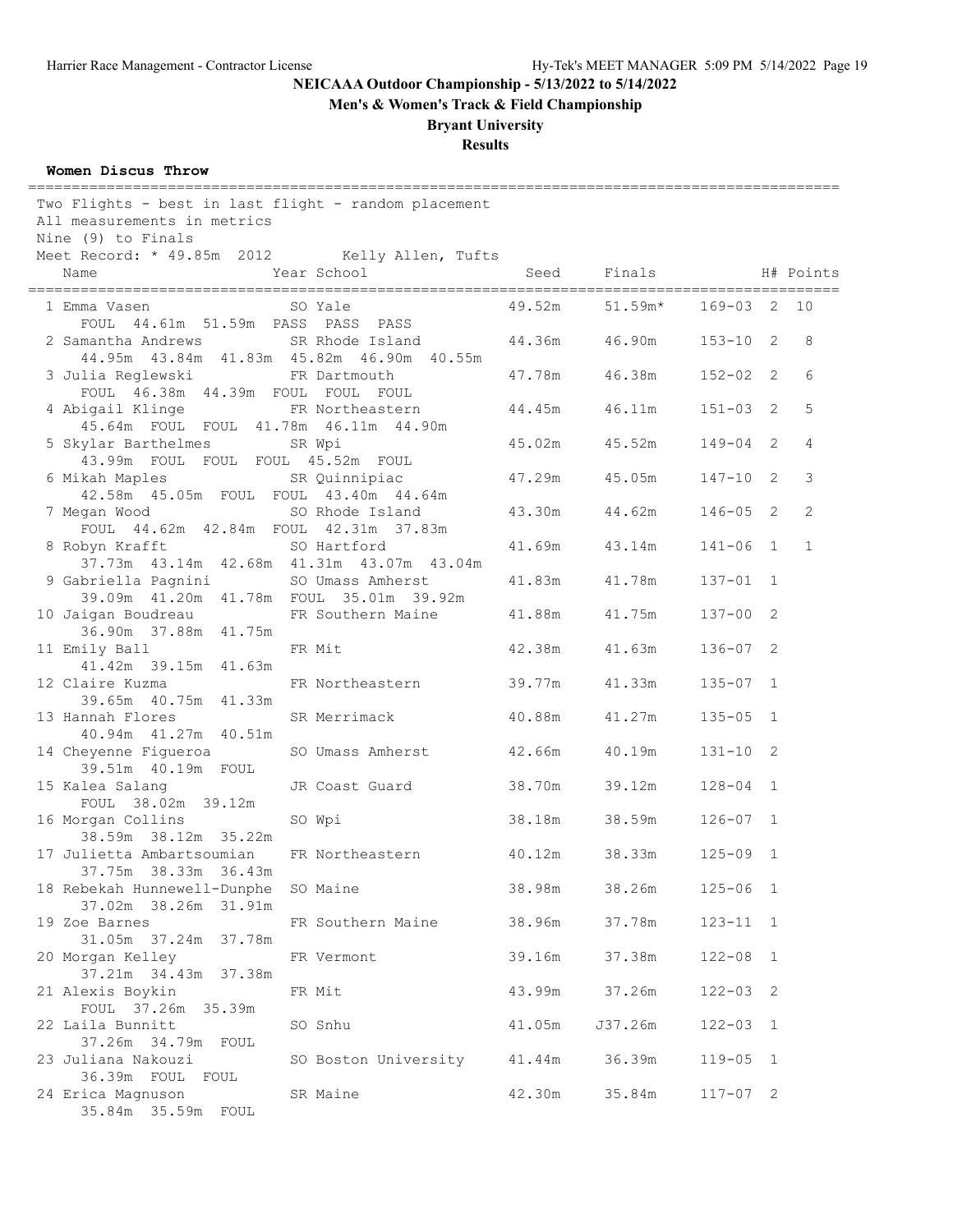**Men's & Women's Track & Field Championship**

## **Bryant University**

# **Results**

#### **Women Hammer Throw**

| Two Flights - best in last flight - random placement<br>All measurements in metrics<br>Nine (9) to Finals |                                                              |        |               |              |              |
|-----------------------------------------------------------------------------------------------------------|--------------------------------------------------------------|--------|---------------|--------------|--------------|
| Meet Record: * 62.50m 2017 Destiney Coward, So. Connecticut St.<br>Name                                   | Year School                                                  | Seed   | Finals        |              | H# Points    |
| 1 Mackenzie Wilson<br>53.40m FOUL 54.25m 53.22m FOUL 56.78m                                               | JR Maine                                                     | 57.65m | 56.78m        | 186-03 2 10  |              |
| 2 Cammy Garabian<br>54.02m 56.70m 54.70m FOUL FOUL 55.00m                                                 | FR Harvard                                                   | 54.91m | 56.70m        | $186 - 00$ 2 | 8            |
| 3 Chelsea Yang<br>FOUL 56.29m 54.64m 56.58m 54.40m FOUL                                                   | SR Ric                                                       | 57.51m | 56.58m        | $185 - 07$ 2 | 6            |
| 4 Erynn Field SO Rhode Island<br>50.61m 51.82m 54.94m FOUL FOUL 52.83m                                    |                                                              | 56.29m | 54.94m        | $180 - 03$ 2 | 5            |
| 5 Samantha Andrews<br>52.58m 54.06m 54.85m 51.51m 54.65m FOUL                                             | SR Rhode Island                                              | 57.23m | 54.85m        | $179 - 11$ 2 | 4            |
| 6 Ashley O'Loughlin                                                                                       | SR Rhode Island<br>54.68m 53.51m 52.62m 50.91m 51.55m 54.30m |        | 53.48m 54.68m | $179 - 05$ 2 | 3            |
| 7 Skylar Barthelmes<br>53.19m FOUL 52.29m 51.70m 52.64m 51.97m                                            | SR Wpi                                                       | 54.16m | 53.19m        | $174 - 06$ 2 | 2            |
| 8 Alexis Boykin<br>44.73m FOUL 52.94m 46.04m 48.95m 51.39m                                                | FR Mit                                                       | 50.11m | 52.94m        | $173 - 08$ 1 | $\mathbf{1}$ |
| 9 Jordyn Shubrick<br>52.20m 51.85m 52.81m 51.54m FOUL FOUL                                                | SR Holy Cross                                                | 57.47m | 52.81m        | $173 - 03$ 2 |              |
| 10 Sarah Williams<br>51.92m 52.31m 48.96m                                                                 | JR New Hampshire                                             | 55.16m | 52.31m        | $171 - 07$ 2 |              |
| 11 Cheyenne Figueroa<br>52.17m FOUL FOUL                                                                  | SO Umass Amherst                                             | 54.86m | 52.17m        | $171 - 02$ 2 |              |
| 12 Voski Armenakyan<br>51.51m 51.42m 50.39m                                                               | SO Umass Amherst                                             | 53.16m | 51.51m        | $169 - 00$ 2 |              |
| 13 Lily Lockhart<br>FOUL FOUL 49.92m                                                                      | JR Dartmouth                                                 | 56.30m | 49.92m        | $163 - 09$ 2 |              |
| 14 Funmibi Yusuff<br>FOUL 49.79m 46.85m                                                                   | SR Ric                                                       | 48.51m | 49.79m        | $163 - 04$ 1 |              |
| 15 Kamila Zygadlo<br>FOUL FOUL 48.44m                                                                     | SO Trinity (Conn.)                                           | 49.41m | 48.44m        | $158 - 11$ 1 |              |
| 16 Hayley Chariter<br>46.81m  48.41m  FOUL                                                                | FR Ric                                                       | 50.26m | 48.41m        | $158 - 10$ 1 |              |
| 17 Anna Orticerio<br>FOUL 46.44m 47.34m                                                                   | SO Bryant                                                    | 48.90m | 47.34m        | $155 - 04$ 1 |              |
| 18 Erica Magnuson<br>FOUL FOUL 47.18m                                                                     | SR Maine                                                     | 50.49m | 47.18m        | $154 - 09$ 1 |              |
| 19 Caitlyn Filloramo<br>44.92m  45.18m  45.15m                                                            | FR Suffolk                                                   | 47.75m | 45.18m        | 148-03 1     |              |
| 20 Brooke Bock<br>34.33m  44.36m  45.02m                                                                  | FR Bryant                                                    | 45.88m | 45.02m        | $147 - 08$ 1 |              |
| 21 Jalynn McCown<br>44.49m FOUL 41.69m                                                                    | JR New Haven                                                 | 45.38m | 44.49m        | $145 - 11$ 1 |              |
| 22 Jianna Peno                                                                                            | JR Rhode Island                                              | 45.86m | 41.21m        | $135 - 02$ 1 |              |

41.21m 40.78m FOUL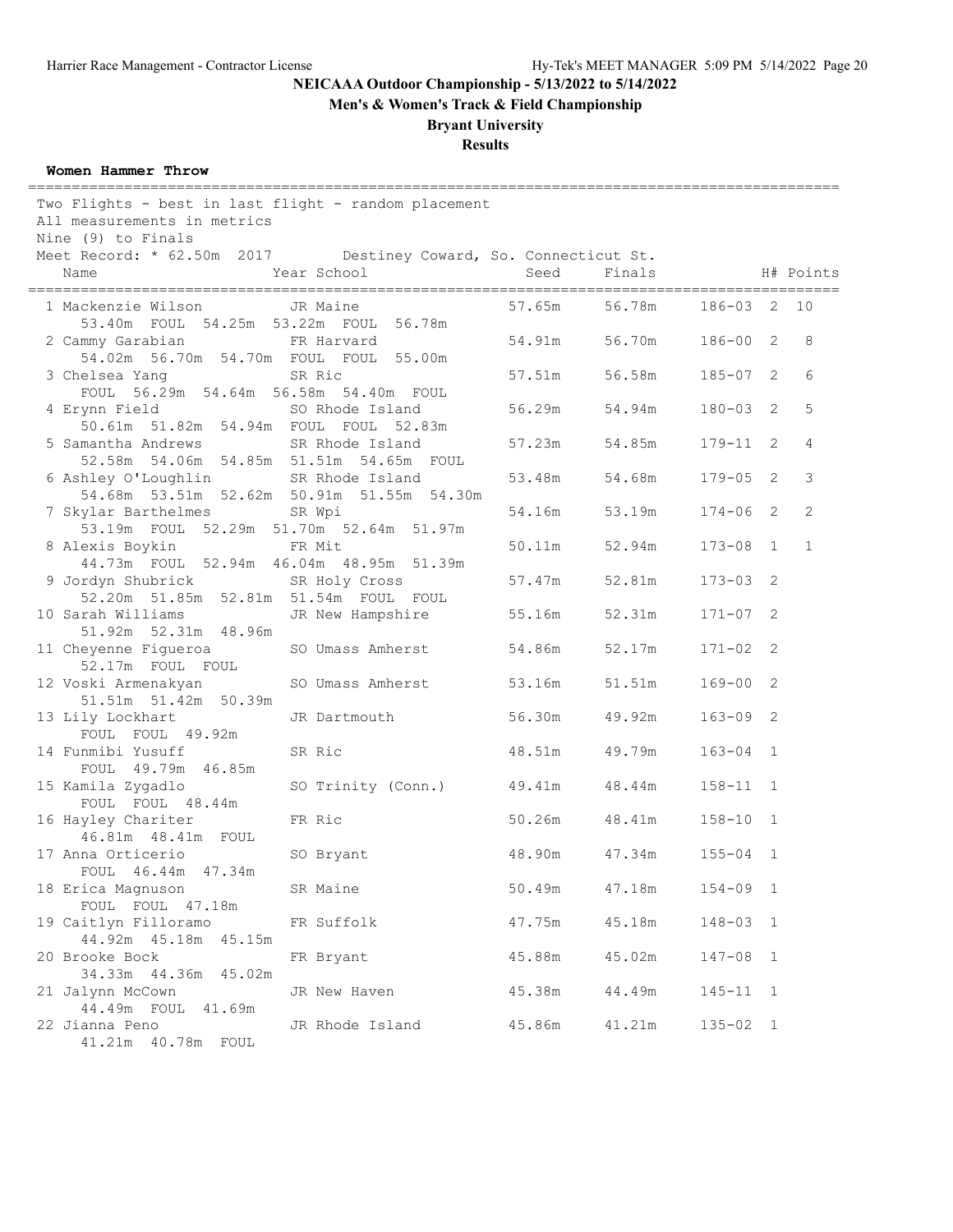**Men's & Women's Track & Field Championship**

## **Bryant University**

## **Results**

#### **Women Javelin Throw**

| Two Flights - best in last flight - random placement<br>All measurements in metrics<br>Nine (9) to Finals |        |                 |                 |                |
|-----------------------------------------------------------------------------------------------------------|--------|-----------------|-----------------|----------------|
| Meet Record: * 50.92m 1983 Karolyn Welsh (167'1"), Springfield College                                    |        |                 |                 |                |
| Year School<br>Name                                                                                       | Seed   | Finals          |                 | H# Points      |
| SR Rhode Island<br>1 Julia Campezato                                                                      |        | 47.71m   46.12m | $151 - 04$ 2 10 |                |
| FOUL 46.12m 41.42m 42.86m 42.58m FOUL                                                                     |        |                 |                 |                |
| 2 Mackenzii Phillips<br>FR Brown<br>44.06m  41.08m  42.98m  39.98m  40.94m  39.18m                        |        | 44.87m 44.06m   | $144 - 07$ 2    | 8              |
| 3 Julia Feid<br>JR Maine                                                                                  |        | 42.17m 43.28m   | $142 - 00$ 2    | 6              |
| 43.28m  41.51m  42.97m  FOUL  39.24m  41.94m                                                              |        |                 |                 |                |
| 4 Alana Johnson SO Merrimack                                                                              | 41.57m | 42.81m          | $140 - 05$ 2    | 5              |
| 37.58m 38.31m 38.65m 39.76m 35.76m 42.81m                                                                 |        |                 |                 |                |
| 5 Mikah Maples 68 SR Quinnipiac                                                                           | 46.21m | 42.62m          | $139 - 10$ 2    | $\overline{4}$ |
| 39.60m FOUL 42.62m FOUL FOUL FOUL                                                                         |        |                 |                 |                |
| 6 Kaitlyn Luba<br>SO Sacred Heart                                                                         |        | 38.51m 40.18m   | $131 - 10$ 1    | 3              |
| 35.90m 37.67m 40.18m 35.59m 35.84m 38.67m                                                                 |        |                 |                 |                |
| 7 Skylar Barthelmes<br>SR Wpi                                                                             | 39.89m | 40.10m          | $131 - 07$ 2    | $\overline{2}$ |
| 40.10m 34.22m FOUL 32.51m 35.03m 35.08m                                                                   |        |                 |                 |                |
| 8 Abigail Calistra<br>JR Wpi                                                                              | 38.79m | 39.01m          | $128 - 00$ 1    | $\mathbf{1}$   |
| 35.70m 38.38m 37.63m 39.01m 34.86m 37.45m                                                                 |        |                 |                 |                |
| 9 Sara Folan<br>FR Umass Amherst                                                                          | 36.39m | 38.04m          | $124 - 10$ 1    |                |
| 38.04m FOUL 36.10m 36.00m 34.14m FOUL                                                                     |        |                 |                 |                |
| 10 Neva Bostic Correct Communications<br>SO New Haven                                                     | 39.51m | 37.77m          | $123 - 11$ 1    |                |
| 33.78m 33.70m 37.77m                                                                                      |        |                 |                 |                |
| 11 Skylar DiMartino<br>SO Merrimack<br>35.18m 37.29m 32.05m                                               | 39.71m | 37.29m          | $122 - 04$ 2    |                |
| 12 Riley Sanderson<br>SR Worcester State                                                                  | 42.66m | 37.12m          | $121 - 09$ 2    |                |
| 34.26m 37.12m FOUL                                                                                        |        |                 |                 |                |
| 13 Kendall Willard<br>SR Maine                                                                            | 36.43m | 36.99m          | $121 - 04$ 1    |                |
| 34.33m 35.00m 36.99m                                                                                      |        |                 |                 |                |
| 14 Alyssa Bourque<br>FR Vermont                                                                           | 37.30m | 36.74m          | $120 - 06$ 1    |                |
| FOUL 36.74m 35.42m                                                                                        |        |                 |                 |                |
| 15 Aaliyah Alleyne<br>FR Umass Amherst                                                                    | 42.21m | 36.57m          | $120 - 00$ 2    |                |
| 33.12m 34.09m 36.57m                                                                                      |        |                 |                 |                |
| 16 Olivia Valianti<br>FR New Hampshire                                                                    | 37.66m | 36.42m          | $119 - 06$ 1    |                |
| 36.35m FOUL 36.42m                                                                                        |        |                 |                 |                |
| 17 Lauren Quann<br>SR New Hampshire                                                                       | 44.38m | 36.28m          | $119 - 00$ 2    |                |
| 33.59m 35.24m 36.28m                                                                                      |        |                 |                 |                |
| 18 Olivia Jalbert<br>SO Southern Maine                                                                    | 37.53m | 36.10m          | $118 - 05$ 1    |                |
| 32.94m 36.10m 36.06m                                                                                      |        |                 |                 |                |
| 19 Sierrah Rich<br>JR Sacred Heart                                                                        | 38.91m | 35.54m          | $116 - 07$ 1    |                |
| 35.54m 35.18m 34.51m                                                                                      |        |                 |                 |                |
| 20 Elizabeth Matticoli<br>SO Wpi                                                                          | 38.20m | 35.20m          | $115 - 06$ 1    |                |
| 33.41m 34.12m 35.20m                                                                                      |        |                 |                 |                |
| 21 Laura Rizik<br>JR Bryant<br>34.95m 29.65m 32.52m                                                       | 37.82m | 34.95m          | $114 - 08$ 1    |                |
|                                                                                                           |        |                 |                 |                |

#### **Heptathlon: #4 Women 200 Meter Dash Heptathlon**

| Name             | Year School  | Finals Wind H# Points |  |     |
|------------------|--------------|-----------------------|--|-----|
| 1 Anoush Krafian | JR Dartmouth | 25.02 0.7 2           |  | 885 |

===============================================================================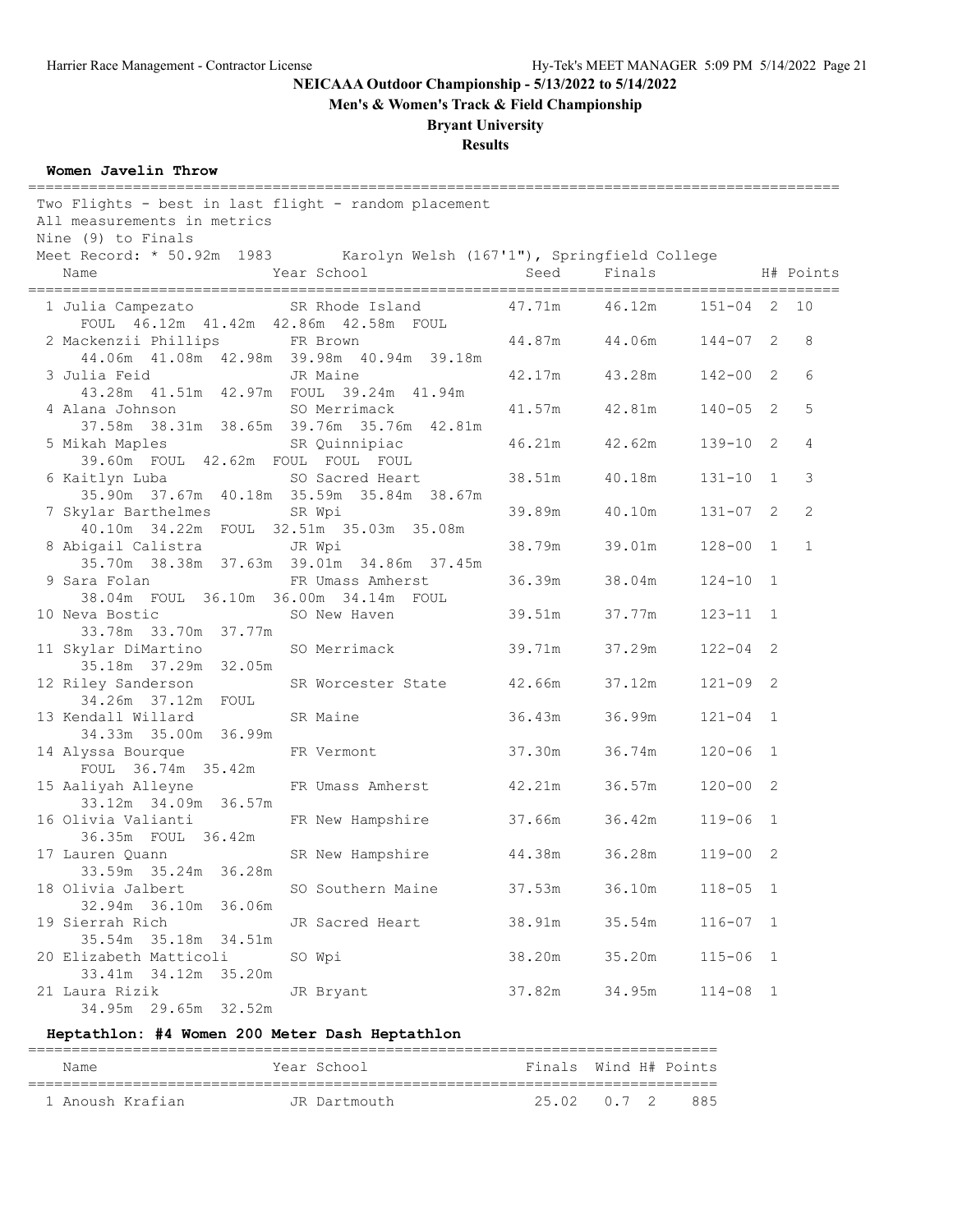**Men's & Women's Track & Field Championship**

## **Bryant University**

**Results**

### **....Heptathlon: #4 Women 200 Meter Dash Heptathlon**

| 2 Dominique Biron      | JR Northeastern   | 25.04 | $0.7 \quad 2$ |     | 883 |
|------------------------|-------------------|-------|---------------|-----|-----|
| 3 Lauren Triarsi       | JR Vermont        | 25.62 | 0.7           | - 2 | 831 |
| 4 Raven-Symone Jarrett | SO American Int'l | 25.76 | 0.7           | - 2 | 818 |
| 5 Katelyn Gorgenyi     | FR Umass Amherst  | 26.14 | 0.7           | - 2 | 785 |
| 6 Allison Schneider    | FR Holy Cross     | 26.52 | 0.8           |     | 752 |
| 7 Jane Feeney          | FR Holy Cross     | 27.10 | 0.8           |     | 704 |
| 8 Madeline Archangelo  | SO Sacred Heart   | 27.42 | 0.8           |     | 677 |
| 9 Heather Kurland      | FR Umass Amherst  | 27.49 | 0.8           |     | 672 |
| 10 Kayla Myers         | FR Vermont        | 28.73 | 0.8           |     | 574 |

#### **Heptathlon: #7 Women 800 Meter Run Heptathlon**

|  | Name                   | Year School       | Finals Points |     |
|--|------------------------|-------------------|---------------|-----|
|  | 1 Dominique Biron      | JR Northeastern   | 2:23.19       | 781 |
|  | 2 Allison Schneider    | FR Holy Cross     | 2:26.96       | 731 |
|  | 3 Anoush Krafian       | JR Dartmouth      | 2:27.65       | 723 |
|  | 4 Heather Kurland      | FR Umass Amherst  | 2:35.99       | 620 |
|  | 5 Lauren Triarsi       | JR Vermont        | 2:36.46       | 614 |
|  | 6 Raven-Symone Jarrett | SO American Int'l | 2:37.45       | 602 |
|  | 7 Kayla Myers          | FR Vermont        | 2:40.21       | 570 |
|  | 8 Jane Feeney          | FR Holy Cross     | 2:42.27       | 547 |
|  | 9 Madeline Archangelo  | SO Sacred Heart   | 2:42.98       | 539 |
|  | 10 Katelyn Gorgenyi    | FR Umass Amherst  | 3:22.26       | 186 |
|  |                        |                   |               |     |

#### **Heptathlon: #1 Women 100 Meter Hurdles Heptathlon**

| Name                   | Year School       | Finals |     |               | Wind H# Points |
|------------------------|-------------------|--------|-----|---------------|----------------|
|                        |                   |        |     |               |                |
| 1 Dominique Biron      | JR Northeastern   | 14.26  | 0.4 | $\mathcal{R}$ | 942            |
| 2 Raven-Symone Jarrett | SO American Int'l | 14.44  | 0.4 | -3            | 917            |
| 3 Katelyn Gorgenyi     | FR Umass Amherst  | 14.56  | 0.4 | 3             | 901            |
| 4 Lauren Triarsi       | JR Vermont        | 14.59  | 0.7 | -2            | 897            |
| 5 Anoush Krafian       | JR Dartmouth      | 14.73  | 0.4 | ्र            | 878            |
| 6 Allison Schneider    | FR Holy Cross     | 15.57  | 0.7 | $\mathcal{P}$ | 768            |
| 7 Madeline Archangelo  | SO Sacred Heart   | 15.59  | 1.2 |               | 765            |
| 8 Jane Feeney          | FR Holy Cross     | 15.63  | 1.2 |               | 760            |
| 9 Heather Kurland      | FR Umass Amherst  | 16.03  | 1.2 |               | 711            |
| Kayla Myers            | FR Vermont        | 16.95  | 1 2 |               | 602            |

#### **Heptathlon: #2 Women High Jump Heptathlon**

| Name                                                                                                                                          | Year School                   | Finals | Points                |
|-----------------------------------------------------------------------------------------------------------------------------------------------|-------------------------------|--------|-----------------------|
| 1 Dominique Biron<br>1.58 1.61 1.64 1.67 1.70 1.73<br>$\circ$ xo<br>XO.                                                                       | JR Northeastern<br>O XO XXX   | 1.70m  | $5 - 07.00$<br>855    |
| 2 Raven-Symone Jarrett SO American Int'l<br>1.55 1.58 1.61 1.64 1.67 1.70<br>$\overline{O}$<br>$\overline{O}$<br>$\bigcirc$<br>$\overline{P}$ | O XXX                         | 1.67m  | 818<br>$5 - 0.5$ . 75 |
| 3 Lauren Triarsi<br>1.46 1.49 1.52 1.55 1.58 1.61 1.64<br>∩<br>$\bigcirc$<br>∩                                                                | JR Vermont<br>XXX<br>∩<br>XO. | 1.61m  | $5 - 03.25$<br>747    |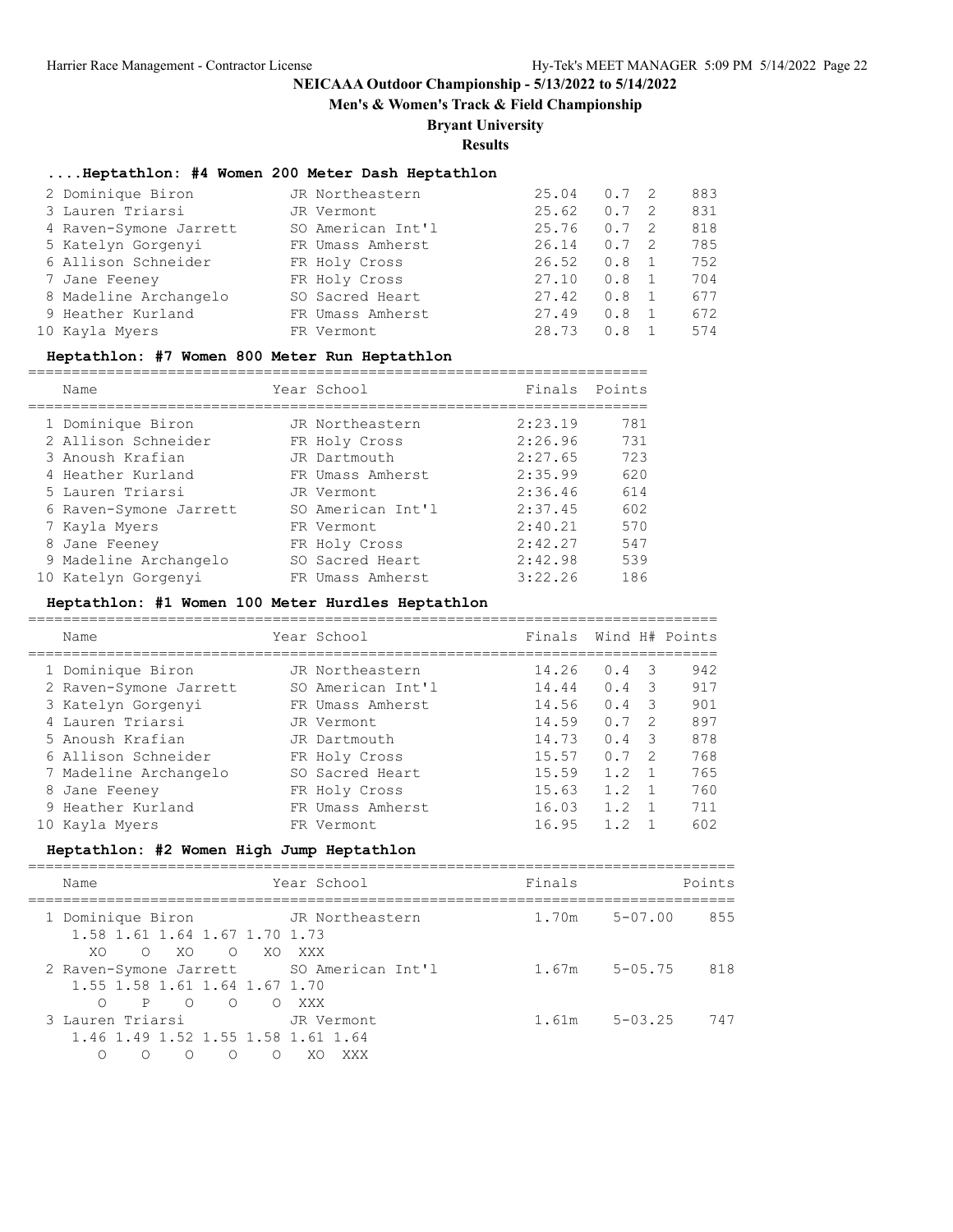## **Men's & Women's Track & Field Championship**

## **Bryant University**

**Results**

| Heptathlon: #2 Women High Jump Heptathlon                                         |        |       |                     |     |
|-----------------------------------------------------------------------------------|--------|-------|---------------------|-----|
| 3 Allison Schneider FR Holy Cross                                                 |        |       | 1.61m 5-03.25 747   |     |
| 1.46 1.49 1.52 1.55 1.58 1.61 1.64                                                |        |       |                     |     |
| $\begin{matrix} 0 & 0 \\ 0 & 0 \end{matrix}$<br>$\overline{O}$<br>$\circ$ $\circ$ | O XXX  |       |                     |     |
| 5 Anoush Krafian TR Dartmouth                                                     |        | 1.58m | $5 - 02.25$         | 712 |
| 1.46 1.49 1.52 1.55 1.58 1.61                                                     |        |       |                     |     |
| O XO XXO<br>$\Omega$                                                              | O XXX  |       |                     |     |
| 5 Kayla Myers 6 1977 FR Vermont                                                   |        | 1.58m | 5-02.25             | 712 |
| 1.46 1.49 1.52 1.55 1.58 1.61                                                     |        |       |                     |     |
| $\begin{matrix} 0 & 0 \\ 0 & 0 \end{matrix}$<br>$\circ$ $\circ$<br>O XXX          |        |       |                     |     |
| 7 Jane Feeney FR Holy Cross                                                       |        |       | 1.55m 5-01.00 678   |     |
| 1.40 1.43 1.46 1.49 1.52 1.55 1.58                                                |        |       |                     |     |
| $O$ $P$ $O$ $O$<br>$\overline{O}$                                                 | XO XXX |       |                     |     |
| 8 Madeline Archangelo SO Sacred Heart                                             |        |       | 1.49m  4-10.50  610 |     |
| 1.40 1.43 1.46 1.49 1.52                                                          |        |       |                     |     |
| XO<br>XO XO<br>O XXX<br>XO                                                        |        |       |                     |     |
| 9 Heather Kurland TR Umass Amherst                                                |        |       | $1.46m$ $4-09.50$   | 577 |
| 1.40 1.43 1.46 1.49                                                               |        |       |                     |     |
| XO<br>O XXX<br>$\circ$                                                            |        |       |                     |     |
| 10 Katelyn Gorgenyi KR Umass Amherst                                              |        |       | $1.43m$ $4-08.25$   | 544 |
| 1.40 1.43 1.46                                                                    |        |       |                     |     |
| $\circ$<br>O XXX                                                                  |        |       |                     |     |

## **Heptathlon: #5 Women Long Jump Heptathlon**

| Name                                                                                        | Year School                  | Finals Wind |                          | Points |
|---------------------------------------------------------------------------------------------|------------------------------|-------------|--------------------------|--------|
| 1 Dominique Biron<br>$5.05m(0.3)$ $5.34m(-1.9)$ $5.59m(-1.2)$                               | JR Northeastern              |             | $5.59m - 1.2$ $18-04.25$ | 726    |
| 2 Jane Feeney FR Holy Cross<br>$5.06m (+0.0) 5.33m (-0.3) 5.30m (-2.0)$                     |                              |             | $5.33m -0.3$ 17-06.00    | 651    |
| 3 Katelyn Gorgenyi KR Umass Amherst<br>$4.87m(-0.1)$ 5.28m $(-0.9)$ FOUL $(-2.6)$           |                              |             | $5.28m -0.9$ 17-04.00    | 637    |
| 4 Anoush Krafian Martmouth<br>$4.84m(0.3)$ $5.21m(-1.9)$ $5.04m(-1.3)$                      |                              |             | $5.21m -1.9$ 17-01.25    | 617    |
| 5 Raven-Symone Jarrett SO American Int'l<br>$5.08$ m (-0.2) $5.02$ m (-0.9) $5.07$ m (-1.6) |                              |             | $5.08m - 0.2$ 16-08.00   | 581    |
| 5 Madeline Archangelo SO Sacred Heart<br>$4.83m(-0.9)$ 5.08m $(-2.3)$ 4.88m $(-1.9)$        |                              |             | $5.08m - 2.3$ 16-08.00   | 581    |
| 5 Kayla Myers<br>$4.86m(-0.4)$ 5.05m $(+0.0)$ 5.08m $(-3.0)$                                | <b>Example 18 FR</b> Vermont |             | $5.08m - 3.0 16 - 08.00$ | 581    |
| 8 Lauren Triarsi<br>$4.77m(-0.6)$ $4.91m(-0.1)$ $5.06m(-1.3)$                               | JR Vermont                   |             | $5.06m - 1.3$ 16-07.25   | 576    |
| 9 Allison Schneider FR Holy Cross<br>$4.63m(0.5)$ $4.69m(-0.1)$ $4.73m(1.2)$                |                              |             | $4.73m$ $1.2$ $15-06.25$ | 487    |
| 10 Heather Kurland FR Umass Amherst<br>$4.64m (+0.0)$ $4.65m (-2.7)$ $4.54m (0.9)$          |                              |             | $4.65m -2.7$ 15-03.25    | 466    |

## **Heptathlon: #3 Women Shot Put Heptathlon**

| Name                       | Year School     | Finals |                     | Points |
|----------------------------|-----------------|--------|---------------------|--------|
| 1 Dominique Biron          | JR Northeastern |        | $11.98m$ $39-03.75$ | 660    |
| $10.33m$ $10.42m$ $11.98m$ |                 |        |                     |        |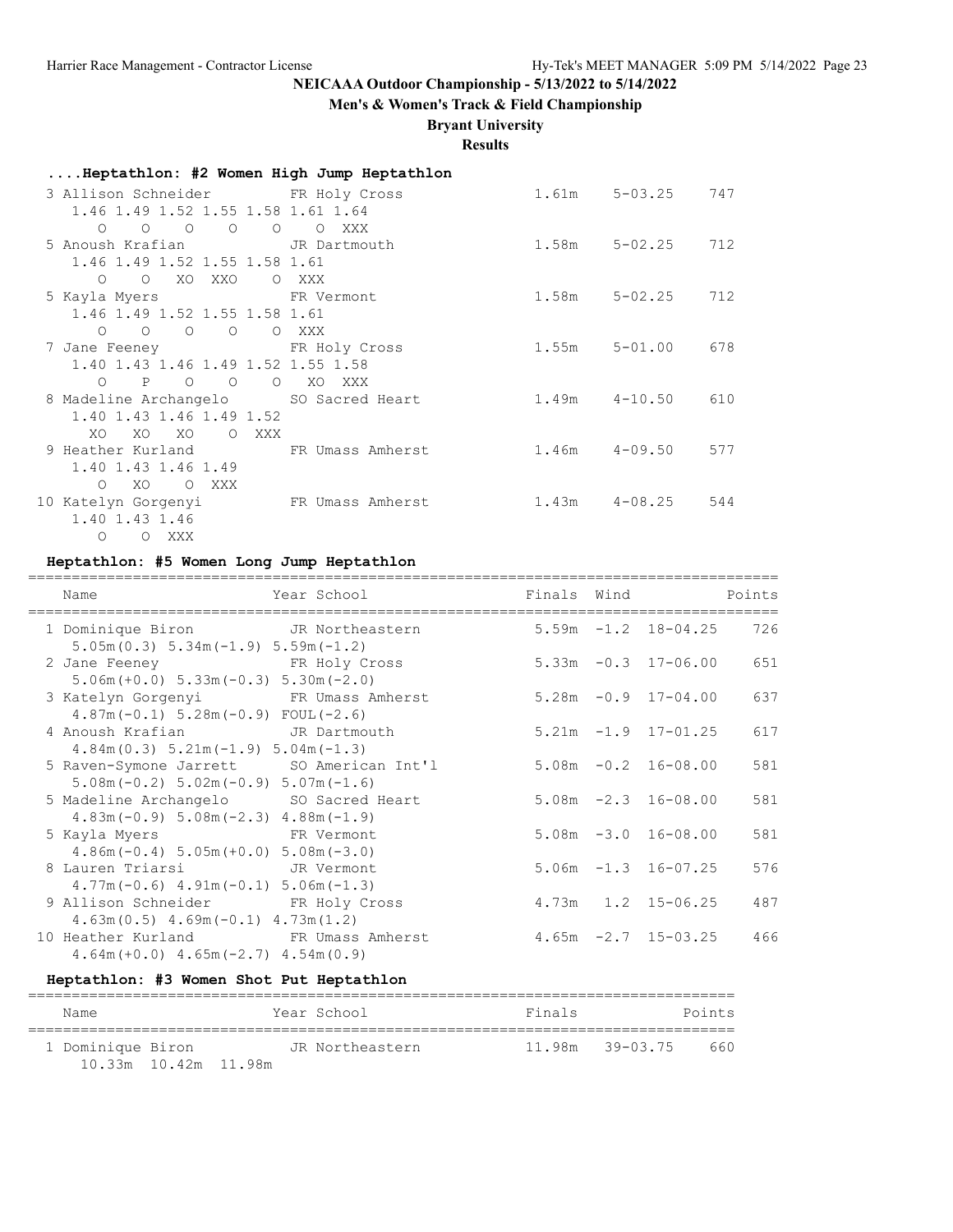**Men's & Women's Track & Field Championship**

## **Bryant University**

**Results**

| Heptathlon: #3 Women Shot Put Heptathlon           |                   |        |                     |     |
|----------------------------------------------------|-------------------|--------|---------------------|-----|
| 2 Jane Feeney FR Holy Cross<br>10.40m 9.91m 11.30m |                   |        | $11.30m$ $37-01.00$ | 615 |
| 3 Anoush Krafian<br>9.68m 10.08m 10.07m            | JR Dartmouth      | 10.08m | 33-01.00            | 535 |
| 4 Allison Schneider<br>9.30m 9.69m 9.45m           | FR Holy Cross     | 9.69m  | 31-09.50            | 509 |
| 5 Katelyn Gorgenyi<br>7.87m 9.40m 9.35m            | FR Umass Amherst  | 9.40m  | 30-10.25            | 490 |
| 6 Kayla Myers<br>$8.64m$ 9.32m 9.21m               | FR Vermont        | 9.32m  | $30 - 07.00$        | 485 |
| 7 Raven-Symone Jarrett<br>9.23m 8.15m 9.08m        | SO American Int'l | 9.23m  | $30 - 03.50$        | 479 |
| 7 Madeline Archangelo<br>9.23m 8.95m 9.03m         | SO Sacred Heart   | 9.23m  | $30 - 03.50$        | 479 |
| 9 Lauren Triarsi<br>9.19m 8.11m 8.49m              | JR Vermont        | 9.19m  | $30 - 02.00$        | 477 |
| 10 Heather Kurland<br>7.49m 7.69m 8.09m            | FR Umass Amherst  | 8.09m  | 26-06.50            | 405 |

#### **Heptathlon: #6 Women Javelin Throw Heptathlon**

| Name<br>--------------------------------                                       | Year School   | Finals        |           | Points |
|--------------------------------------------------------------------------------|---------------|---------------|-----------|--------|
| 1 Dominique Biron 116-10 JR Northeastern 35.61m 116-10<br>30.93m 32.46m 35.61m |               |               |           | 583    |
| 2 Madeline Archangelo SO Sacred Heart<br>31.83m FOUL 33.36m                    |               | 33.36m 109-05 |           | 540    |
| 3 Anoush Krafian JR Dartmouth<br>31.67m 30.64m 31.10m                          |               | 31.67m 103-11 |           | 508    |
| 4 Katelyn Gorgenyi KR Umass Amherst<br>29.00m 21.18m 21.92m                    |               | 29.00m 95-02  |           | 458    |
| 5 Lauren Triarsi<br>21.08m  26.49m  26.01m                                     | JR Vermont    | 26.49m 86-11  |           | 410    |
| 6 Kayla Myers<br>20.30m 21.96m 23.82m                                          | FR Vermont    | 23.82m        | 78-02     | 360    |
| 7 Raven-Symone Jarrett SO American Int'l<br>18.75m 22.59m 20.01m               |               | 22.59m        | $74 - 01$ | 337    |
| 8 Jane Feeney<br>18.37m 18.89m FOUL                                            | FR Holy Cross | 18.89m        | 62-00     | 268    |
| 9 Heather Kurland FR Umass Amherst                                             |               | 17.71m        | $58 - 01$ | 246    |
| 17.71m FOUL FOUL<br>-- Allison Schneider<br>FOUL FOUL FOUL                     | FR Holy Cross | FOUL          |           |        |

#### **Women Heptathlon**

# =================================================================================== All measurements will be metric

| Meet Record: * 5450 2008 |  | Tiana Riel, Boston College |      |       |                  |
|--------------------------|--|----------------------------|------|-------|------------------|
| Name                     |  | Year School                | Seed |       | Finals H# Points |
|                          |  |                            |      |       |                  |
| 1 Dominique Biron        |  | JR Northeastern            | 5473 | 5430  | 10               |
| 2 Anoush Krafian         |  | JR Dartmouth               | 5016 | 4858  | 8                |
| 3 Raven-Symone Jarrett   |  | SO American Int'l          | 4684 | J4552 | 5.50             |
| 4 Lauren Triarsi         |  | JR Vermont                 | 4589 | J4552 | 5.50             |